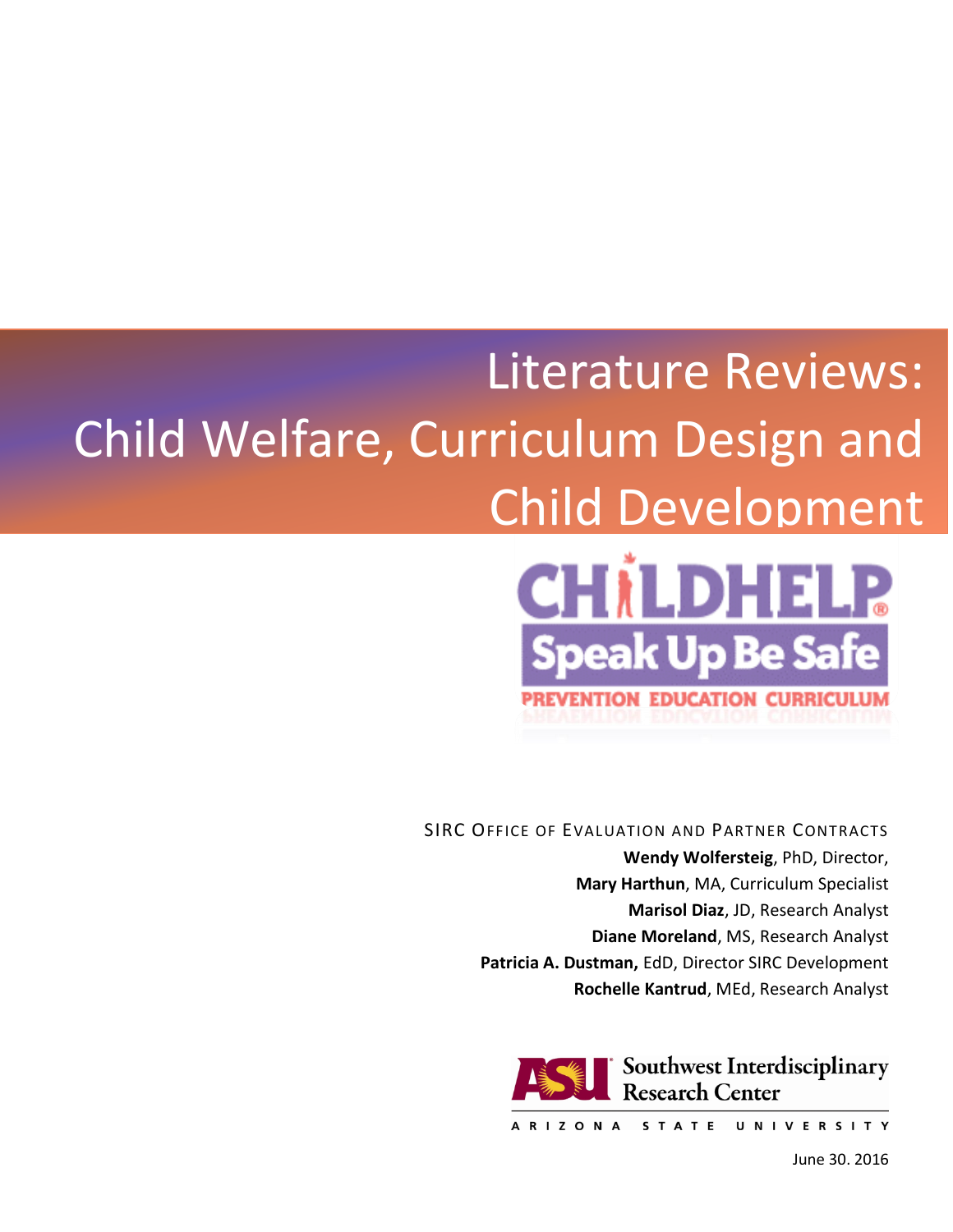# **Literature Review on Child Maltreatment**

Child abuse and maltreatment is an alarming problem nationwide with 702,000 victims reported to child protective services (CPS) in 2014 alone (U.S. Department of Health & Human Services). The Child Abuse and Prevention Treatment Act (CAPTA), passed by Congress in 1974, provides guidance for state and county child welfare systems by identifying a set of acts or behaviors that define child abuse and neglect (Child Welfare Information Gateway, 2016). However, many cases of abuse and neglect are not reported because adults are unable to recognize immediate signs of the harm and children do not have appropriate social cues to express the problem (Hopper, 2015). A recent U.S. study found the total lifetime estimated financial costs (childhood health care, productivity losses, child welfare, criminal justice, special education, and cost per death) associated with just one year of confirmed cases of child maltreatment is approximately \$124 billion. (Centers for Disease Control and Prevention, 2014; Fang et. al, 2012). Thus, child abuse and child maltreatment remain an ongoing problem for the United States.

Under Title 8 of the Arizona Revised Statutes, the State of Arizona recognizes these types of abuse: physical, emotional, sexual, as well as neglect. Broadly defined, physical abuse is the infliction of physical injury by various methods, even if the perpetrator does not intend harm. Child neglect is the failure to provide for the child's basic needs and can be physical, educational, or emotional. Sexual abuse is defined as sexual conduct with a minor, child molestation, and exploitation including prostitution and pornography (A.R.S. § 8-201). Emotional abuse is the infliction or allowing another person to cause serious emotional damage as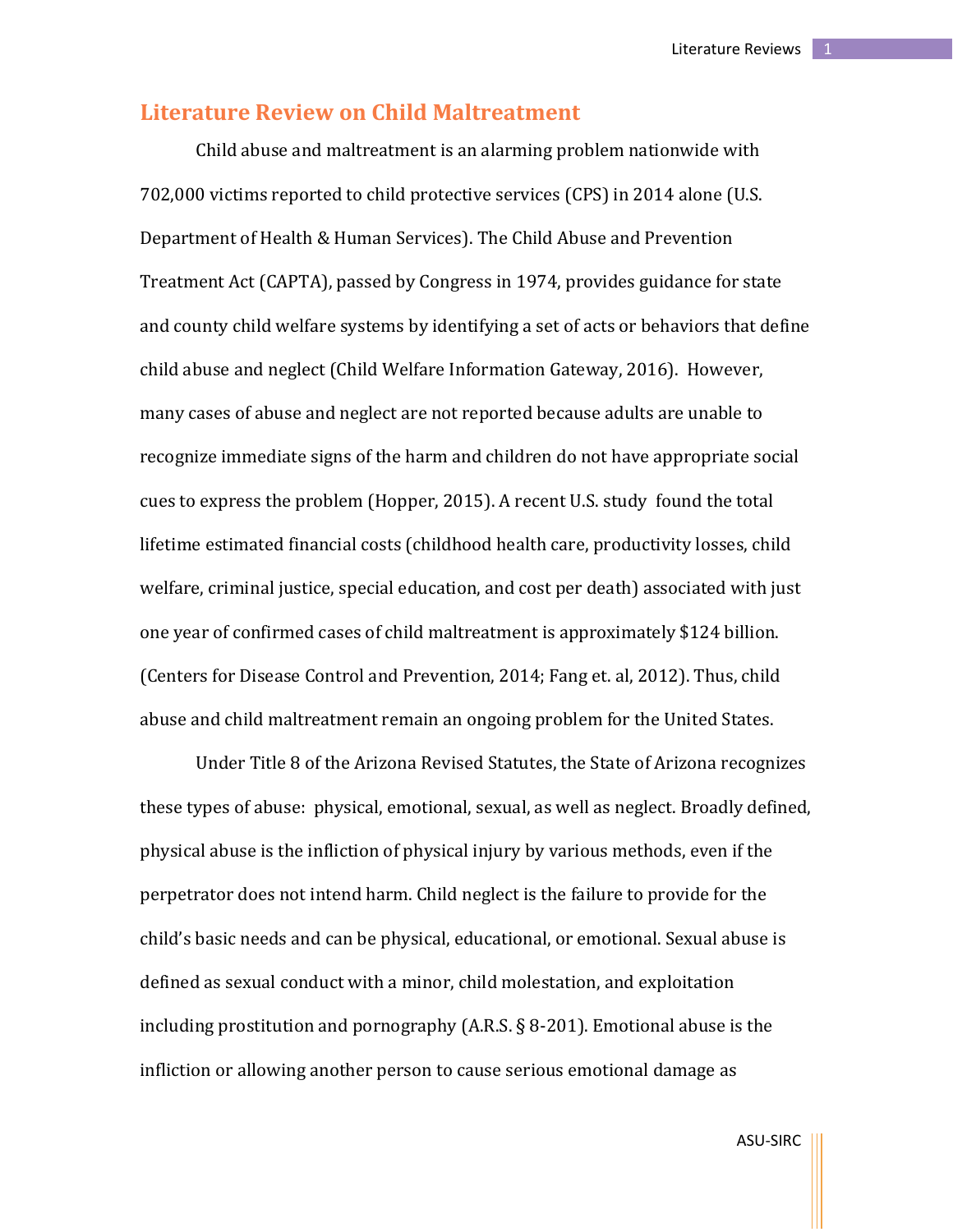evidenced by severe anxiety, depression, withdrawal or untoward aggressive behavior and which emotional damage is diagnosed by a medical doctor or psychologist and is caused by the acts or omissions of an individual who has the care, custody and control of a child, (A.R.S. § 8-201), causing serious behavioral, cognitive, emotional, or mental disorders (Thomas et al., 2004). Bullying, intentional physical and/or emotional harm repeatedly and over time, can be inflicted by peers, older children or adults (CDC, 2014). Of the children who experienced maltreatment or abuse, nearly 80% suffered neglect; 18% suffered physical abuse; and 9% suffered sexual abuse. Approximately 80% of reported child fatalities are a result of abuse and neglect caused by one or more of the child victim's parents. The United States has one of the worst records among industrialized nations losing between four and seven children every day to child abuse and neglect (U.S. Department of Health and Human Services, 2014).

The impact of child abuse and neglect is far ranging and depends on a variety of factors including: (a) age and developmental stage of the child; (b) extent and type of abuse or neglect; (c) the child's relationship to the abuser; (d) how the abuse or neglect was responded to if discovered or disclosed; (e) the child's personality traits and inner strength; (f) support received by those around him/her; and, (g) the child's perceptions of threat at the time of and following the event (Lamont, 2010). Children who experience physical abuse may or may NOT have visible signs of abuse; however, their behaviors may include learning difficulties, brain damage, fear of adult contact, arriving early at school and staying late, mistreating animals, becoming aggressive or self-destructive (Child Welfare Information Gateway, 2013).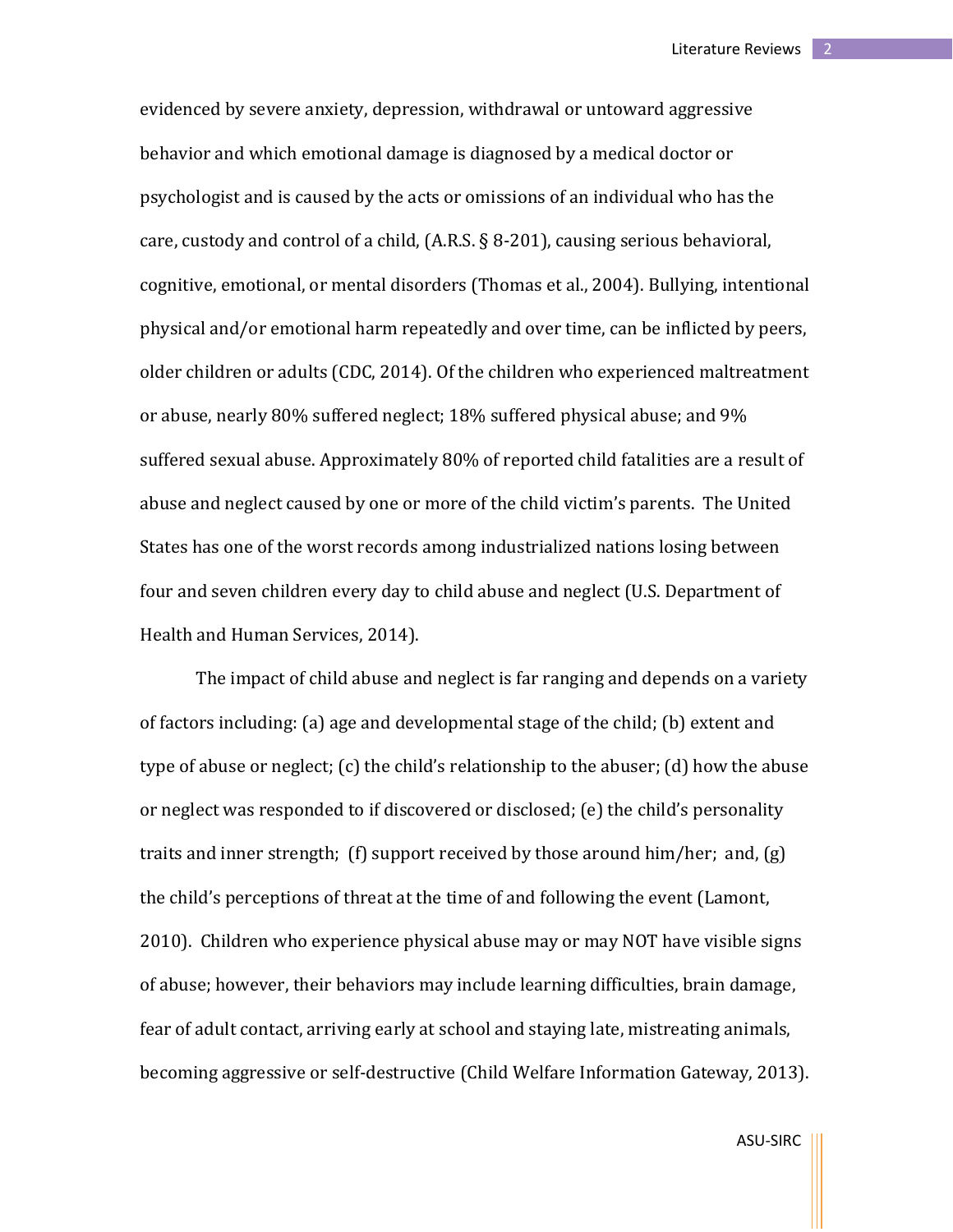Physical indicators are generally symptomology of the emotional trauma associated with sexual abuse including shame, guilt and fear of potential repercussions of disclosure.

Most sexually abused children experience this abuse at the hands of a trusted adult who is often skilled at manipulating and frightening the child into silence (Snyder, 2000). Child victims of emotional abuse may display speech delays, lack of attachment to parents or caregivers, frequent somatic complaints, overeating, substance abuse, depression, and/or suicide attempt (Child Welfare Information Gateway, 2013). Children are more likely to be victims of neglect than other types of abuse and may display a wide range of behaviors based on the type of neglect they experience such as unmet physical or medical problems, poor hygiene, hunger, lack of supervision, and/or learning difficulties (Spratt et al., 2012).

Children of neglect and/or abuse perform more poorly than their nonmaltreated peers, including being rated lower by their teachers, scoring lower on cognitive assessments and standardized tests of academic achievement (language arts and mathematics), obtaining lower grades, getting suspended from school and held back more frequently (Slade & Wissow, 2007). At school, the behavioral consequences of abuse and neglect will most likely be the most problematic; some children may have difficulty following rules, being respectful, staying in their seats and on task, paying attention, controlling their tempers, and establishing healthy peer relationships.

As children become older, they are more likely to engage in self-destructive behaviors such as stealing, truancy, smoking, sexual risk-taking, alcohol and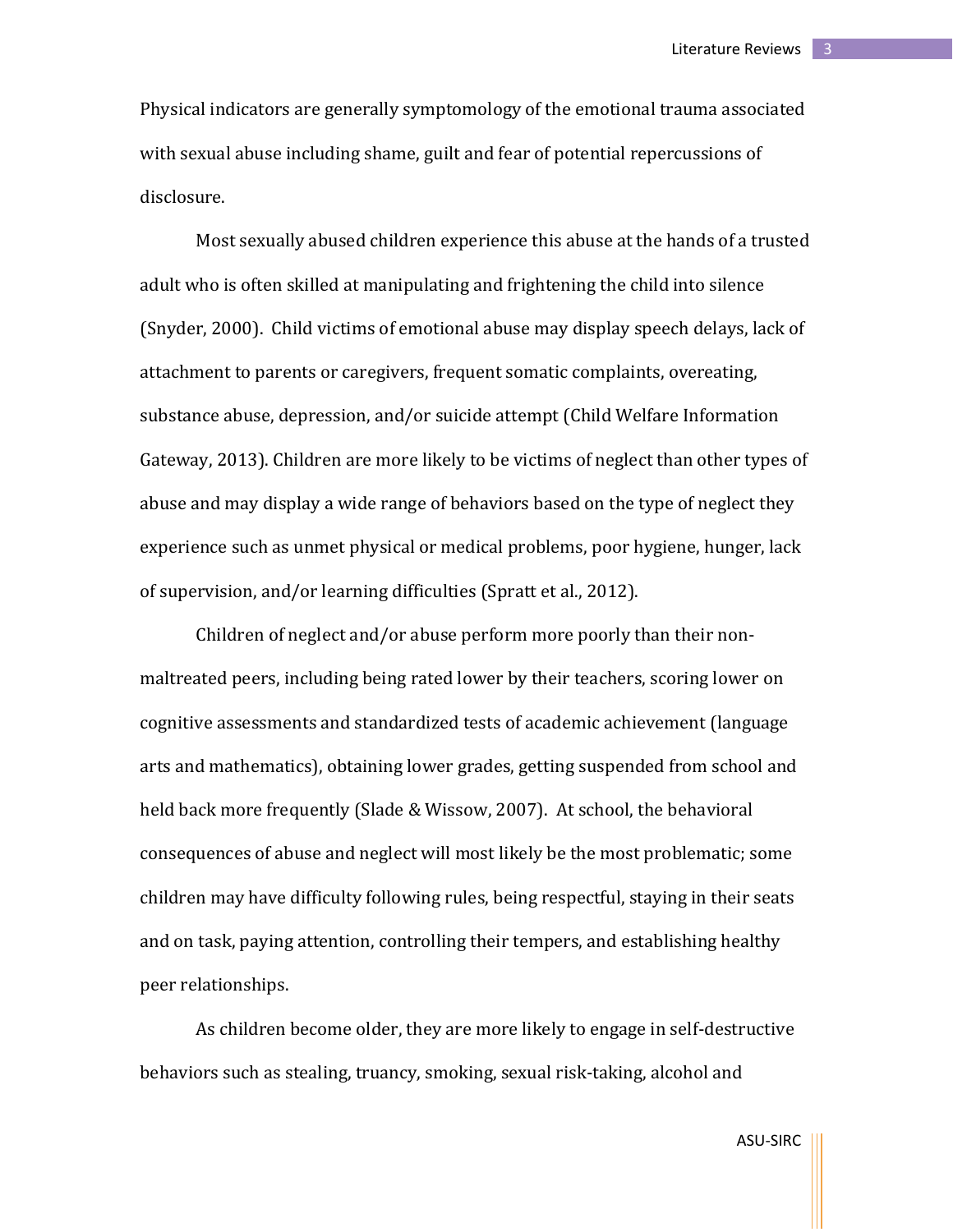substance use, and/or suicidal ideation or attempt*s* (Slade & Wissow, 2007). Data show that children who experience child abuse and neglect are about 9 times more likely to become involved in criminal activity; 60% more likely to be arrested as juveniles; and 30% more likely to be involved with violence by entering into violent relationships as teens and adults or abusing their own children. Fourteen percent of all men in prison and 36% of women in prison in the U.S. were abused as children, about twice the frequency seen in the general population (National Council on Child Abuse and Family Violence, 1998).

Risk factors for child abuse and neglect include individual risk factors such as parents' lack of understanding children's needs, parents' history of child maltreatment in family of origin, substance abuse and/or mental health issues, parental characteristics such as young age, low education, single parenthood, large number of dependent children, and low income. Additionally, there are family and community risk factors such as social isolation, intimate partner violence, parenting stress, community violence, and concentrated neighborhood disadvantage. While not studied as extensively or rigorously as risk factors, numerous protective factors have shown evidence of buffering children from maltreatment. According to the CDC (2014), these protective factors include supportive family environment, nurturing parenting skills, stable family relationships, access to health care and social services, caring adults outside the family who serve as role models or mentors, and communities that support parents and take responsibility for preventing abuse.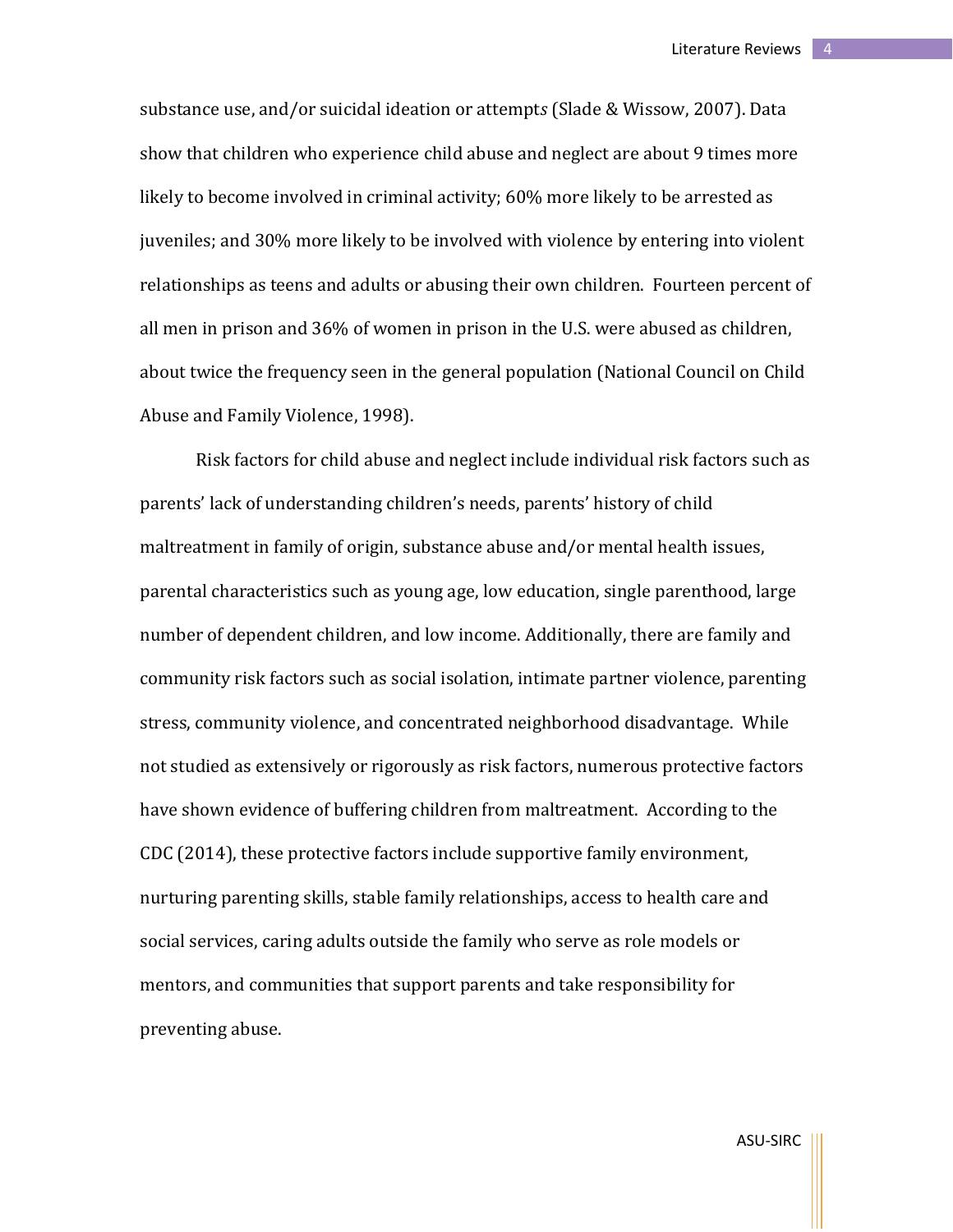Research shows that child sexual abuse (CSA) prevention efforts consist primarily of school-based programs, with more than 85% of the elementary school districts in the United States offering programs yet there is very limited rigorous research evaluation of their efficacy (Pulido et al., 2015), especially "attempts at establishing relationship between acquisition of knowledge about child sexual abuse and subsequent behavior change in children" (Thomas et al., 2004, p. 16). For example, second and third graders who participated once in a 50-minute workshop showed significantly greater improvement than the control group on knowledge of inappropriate touch in a study conducted in New York City (Pulido et al. 2015). In addition to targeting children in primary prevention, "awareness must be integrated into our social-ecological framework" (Pulido, 2015, p. 1349). "Longitudinal studies must be developed to measure the impact of prevention efforts across socialecological domains*,* including families and the education, public health, and criminal justice systems" (Pulido et al., 2015, p. 1349).

Thomas et al. (2004) acknowledge that much progress has been made in the idea of prevention as a concept, yet prevention efforts in the field of child maltreatment are still limited in scope and results.

New technologies have also allowed abuse to flourish, including online cyberbullying affecting approximately 34% of 11-15 year olds (Cyberbullying Research Center, 2015). It is estimated that 95% of teens are online with three in four teens access the internet on cell phones, tablets, and other mobile devices. (Pew Research Center, 2014). A study funded by Macy's Inc. showed that "investments in prevention support healthy child development and lower the number of children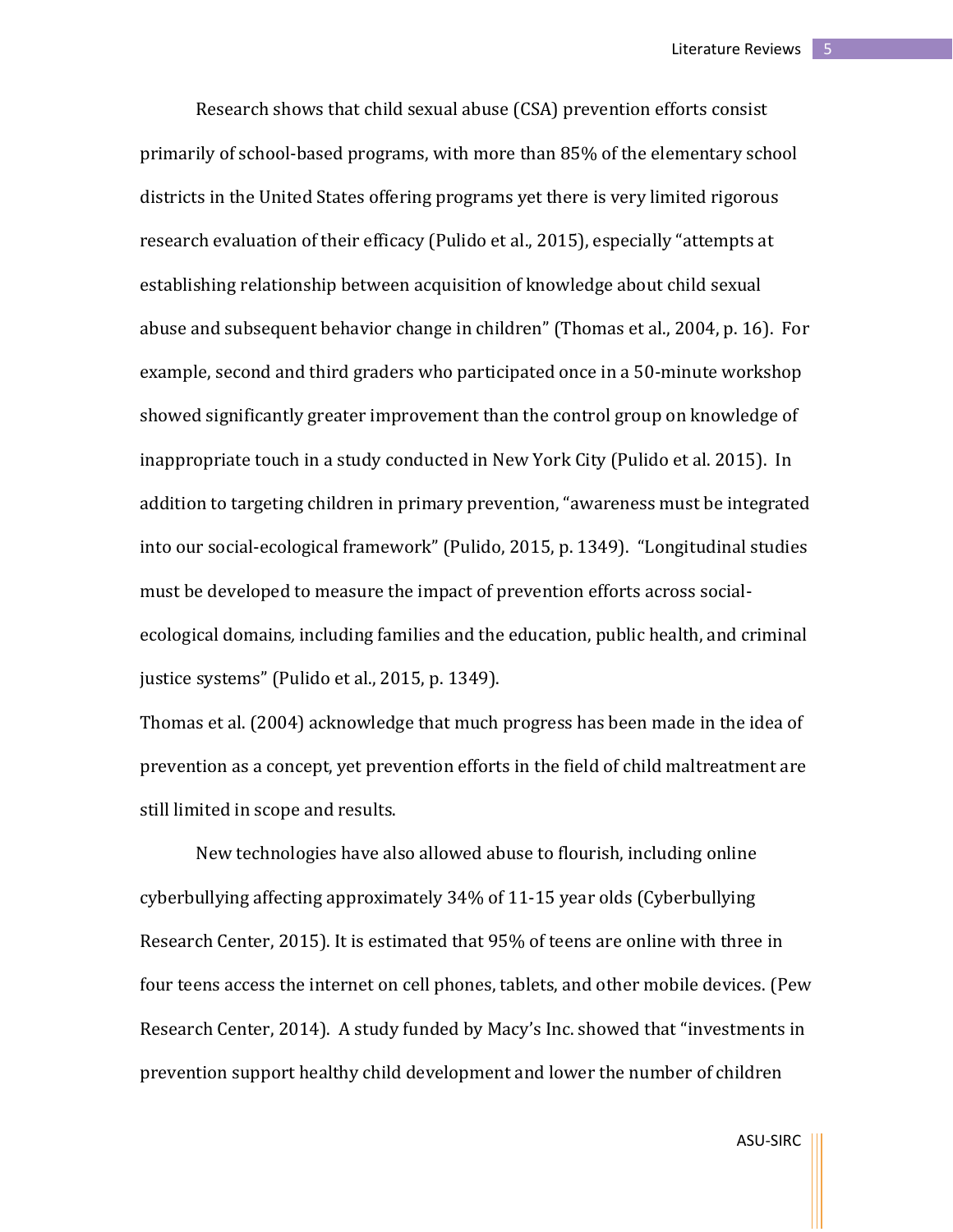affected by abuse and neglect, and the financial cost to our nation in turn" (Gelles

et.al, 2012, p. 1).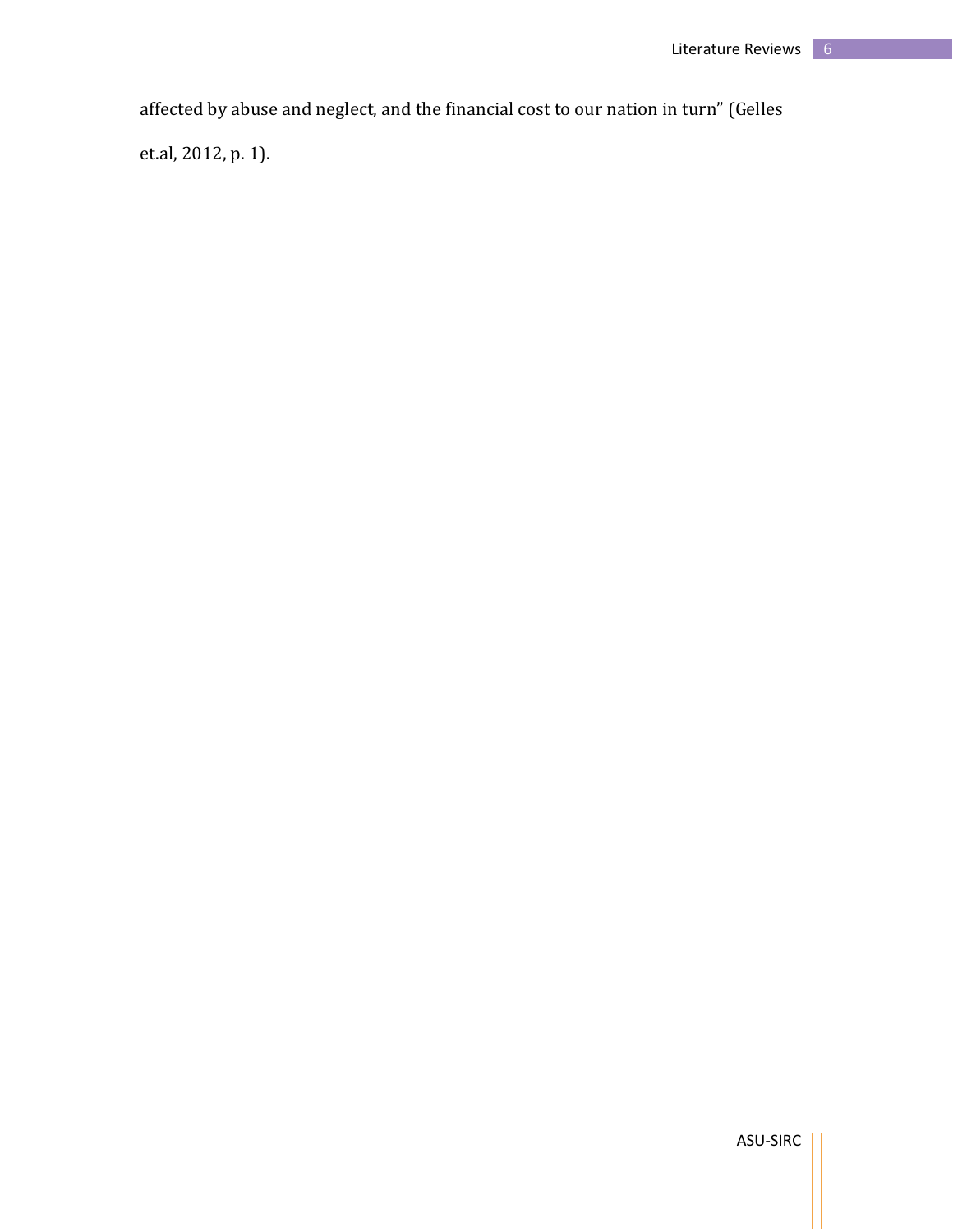#### References

Arizona Revised Statutes § 8-201 and §13-3623

- Centers for Disease Control and Prevention. (2014). Child Abuse and Neglect Prevention. Retrieved from <http://www.cdc.gov/ViolencePrevention/childmaltreatment/index.html>
- Child Welfare Information Gateway. (2016). Major *federal legislation concerned with child protection, child welfare, and adoption.* Washington, DC: U.S. Department of Health and Human Services, Children's Bureau.
- Child Welfare Information Gateway. (2013). What is child abuse and neglect? Recognizing the signs and symptoms. Washington, DC: U.S. Department of Health and Human Services, Children's Bureau.

Cyberbullying Research Center. (2015). Retrieved from <http://www.cyberbullying.org/2015-data>

- Fang, X., Brown, D. S., Florence, C. S., & Mercy, J. A. (2012). The economic burden of child maltreatment in the United States and implications for prevention. *Child Abuse & Neglect*. doi:10.1016/j.chiabu.2011.10.006.
- Gelles, R.J. & Perlman, S. (2012). Estimated Annual Cost of Child Abuse and Neglect. Chicago, Ill. Prevent Child Abuse America, p. 1.
- Hopper, J. (2015). Child Abuse: Statistics. *Research and Resources*. Retrieved from <http://www.jimhopper.com/abstats/>
- Lamont. A. (2010). Effects of child abuse and neglect for adult survivors. Resource Sheet. National Child Protection Clearinghouse; Australian Institute of Family Studies; Melbourne VIC 3000, Australia
- National Council on Child Abuse and Family Violence. (1998). Parental Substance Abuse A Major Factor in Child Abuse and Neglect. Retrieved from <http://www.nccafv.org/parentalsubstanceabuse.htm>
- Pew Research Center. (2012). Teen Internet Access Demographics. Retrieved from <http://www.pewinternet.org/data-trend/teens/internet-user-demographics/>
- Pulido, M., Dauber, S., Tully, B., Hamilton, P., Smith, M., & Freeman, K. (2015). Knowledge gains following a child sexual abuse prevention program among urban students: A cluster-randomized evaluation. *American Journal of Public Health*, 105(7), 1344-1350.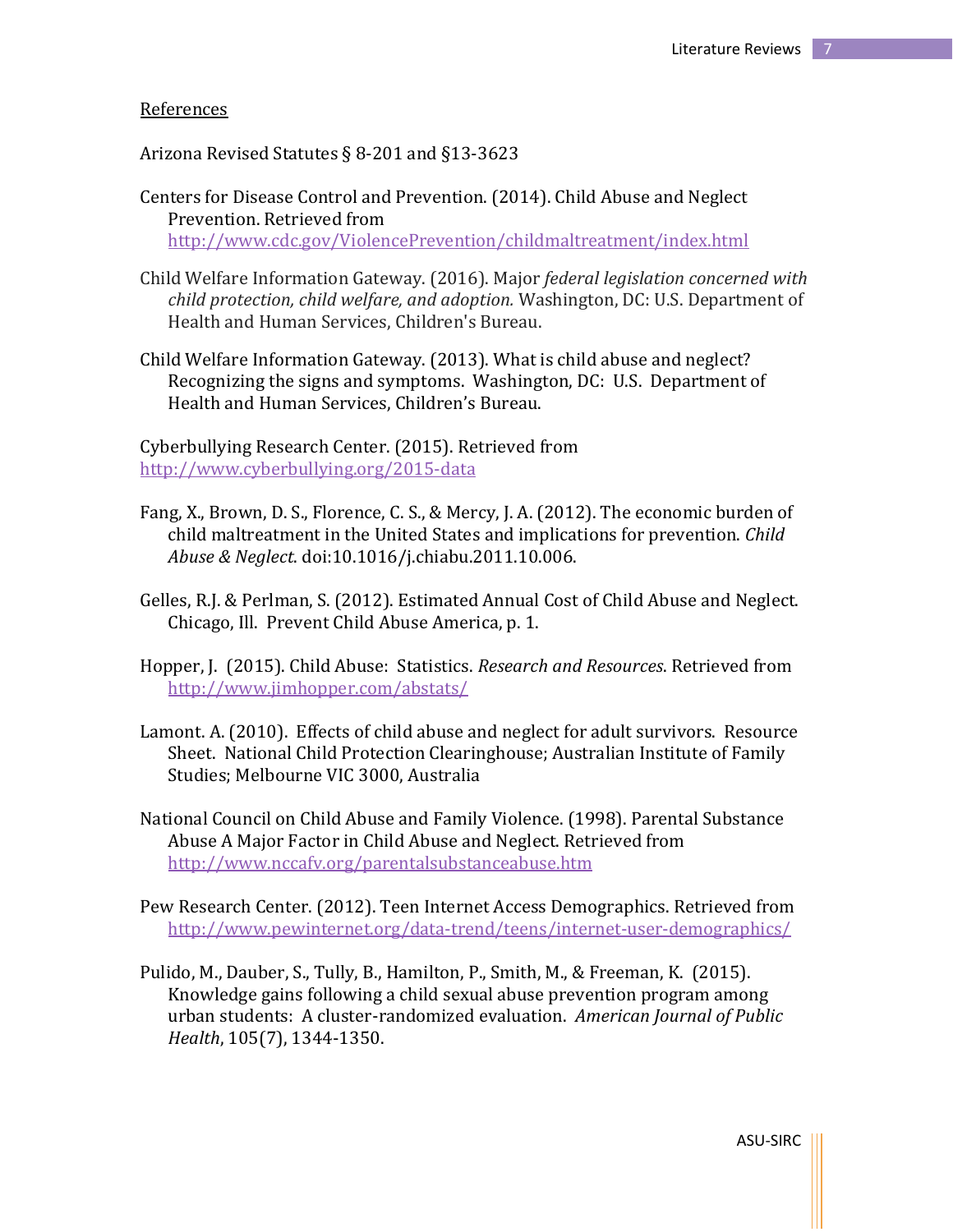- Slade, E.P. & Wissow, L.S. (2007). The influence of childhood maltreatment on adolescents' academic performance*. Economics of Education Review*, 26(5), 604- 614.
- Snyder, Howard, N. (2000). Sexual assault of young children as reported to law enforcement: victim, incident, and offender characteristics. Retrieved from <http://bjs.ojp.usdoj.gov/content/pub/pdf/saycrle.pdf>
- Spratt, E.G., Friedenberg, S., LaRosa, A., DeBellis, M.D., Macias, M.M., Summer, A.P., Husley, T.C., Runyan, D.K., & Brady, K.T. (2012). The effects of early neglect on cognitive, language, and behavioral functioning in childhood. *Psychology* 3(2). Scientific Research. Retrieved from <http://dx.doi.org/10.4236/psych.2012.32026>
- Thomas, D., Leicht, C., Hughes, C., Madigan, A., & Dowell, K. (2004). Emerging practices in the prevention of child abuse and neglect. US Department of Health and Human Services.
- United States. (2010). CAPTA Reauthorization Act of 2010: Report (to accompany S. 3817). Washington, D.C.: U.S. G.P.O.
- United States Department of Health and Human Services, Administration for Children and Families, Administration on Children, Youth and Families, Children's Bureau. (2016). *Child maltreatment 2014*. Retrieved from [http://www.acf.hhs.gov/programs/cb/research-data-technology/statistics](http://www.acf.hhs.gov/programs/cb/research-data-technology/statistics-research/child-maltreatment)[research/child-maltreatment](http://www.acf.hhs.gov/programs/cb/research-data-technology/statistics-research/child-maltreatment)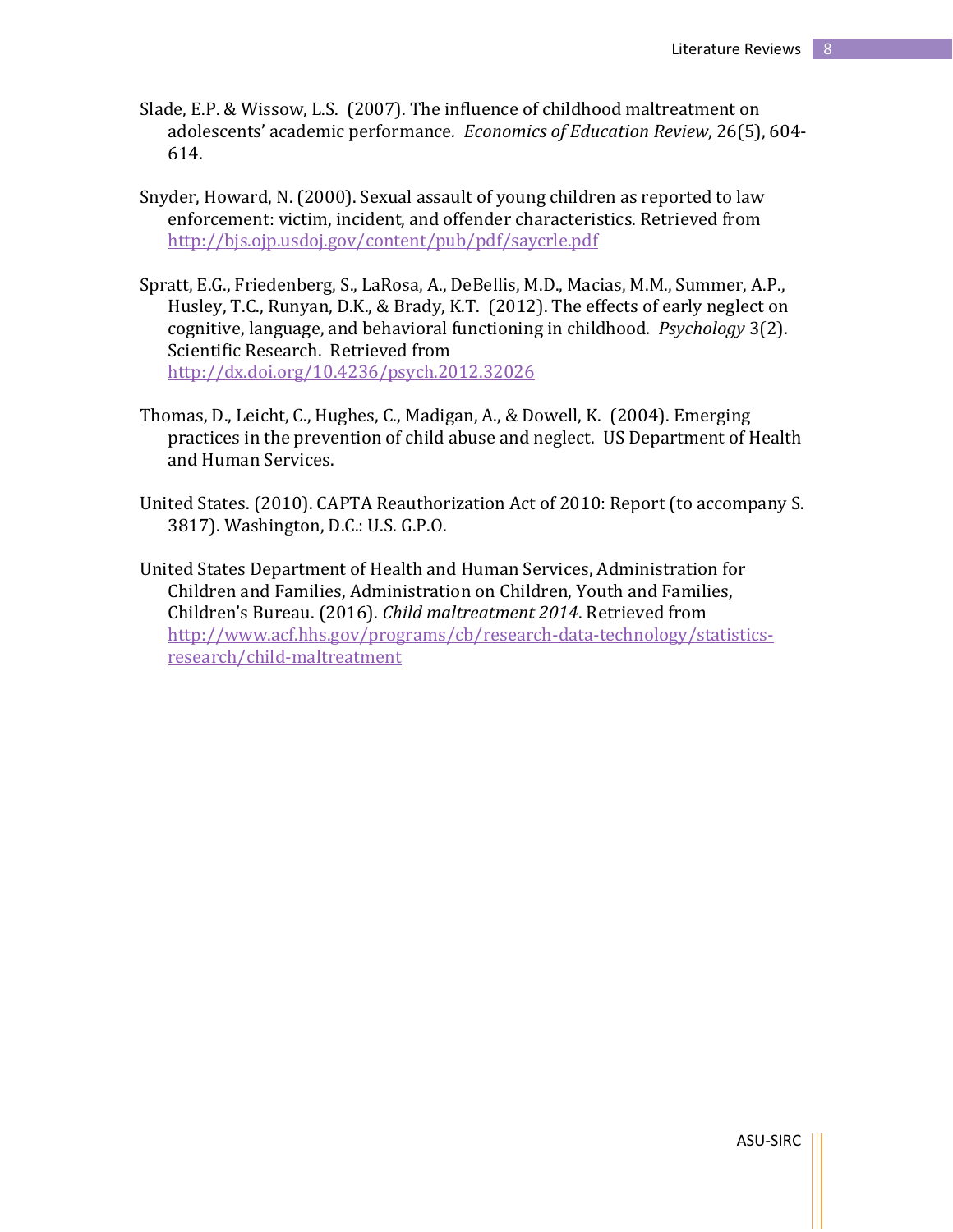# **Literature Review on Curriculum Design**

Curriculum is "anything and everything that teaches a lesson, planned or otherwise" (Wilson, 1990, "Types of Curriculum," para. 5). It can be deductive, going from the general to the specific; or it can be inductive, starting with the development of curriculum materials and leading to generalization. Some researchers use the "four families of learning theories to classify curriculum: social, information processing, personalist, and behavioral" (Wilson, 2006, "Types of Curriculum," para. 3). "Longstreet and Shane (1993) use curricular orientations: child-centered, society-centered, knowledge-centered, or eclectic" (Wilson, "Types of Curriculum," 2006, para. 3). "Philosophical orientations include idealism, realism, perennialism, essentialism, experimentalism, existentialism, constructivism, and reconstructivism" (Wilson, 2006, "Types of Curriculum," para. 3). Curriculum in the U.S. has been impacted by all of the above at some time or another making it hard to describe because "it is multi-layered and highly eclectic" (Wilson, 2006, "Types of Curriculum," para.3).

Multiple models of curriculum have been identified by researchers. In Olivia and Gordon's book, *Developing the Curriculum* (2012) three models commonly used for curriculum are identified: (1) Tyler Model – deductive, general objectives gathered from learners, contemporary life outside school and subject matter and filtered through philosophical and psychological screens; (2) Taba Model – inductive approach, created by teachers rather than handed down by higher authority using specific teaching-learning units; (3) Oliva Model – deductive model, designed by an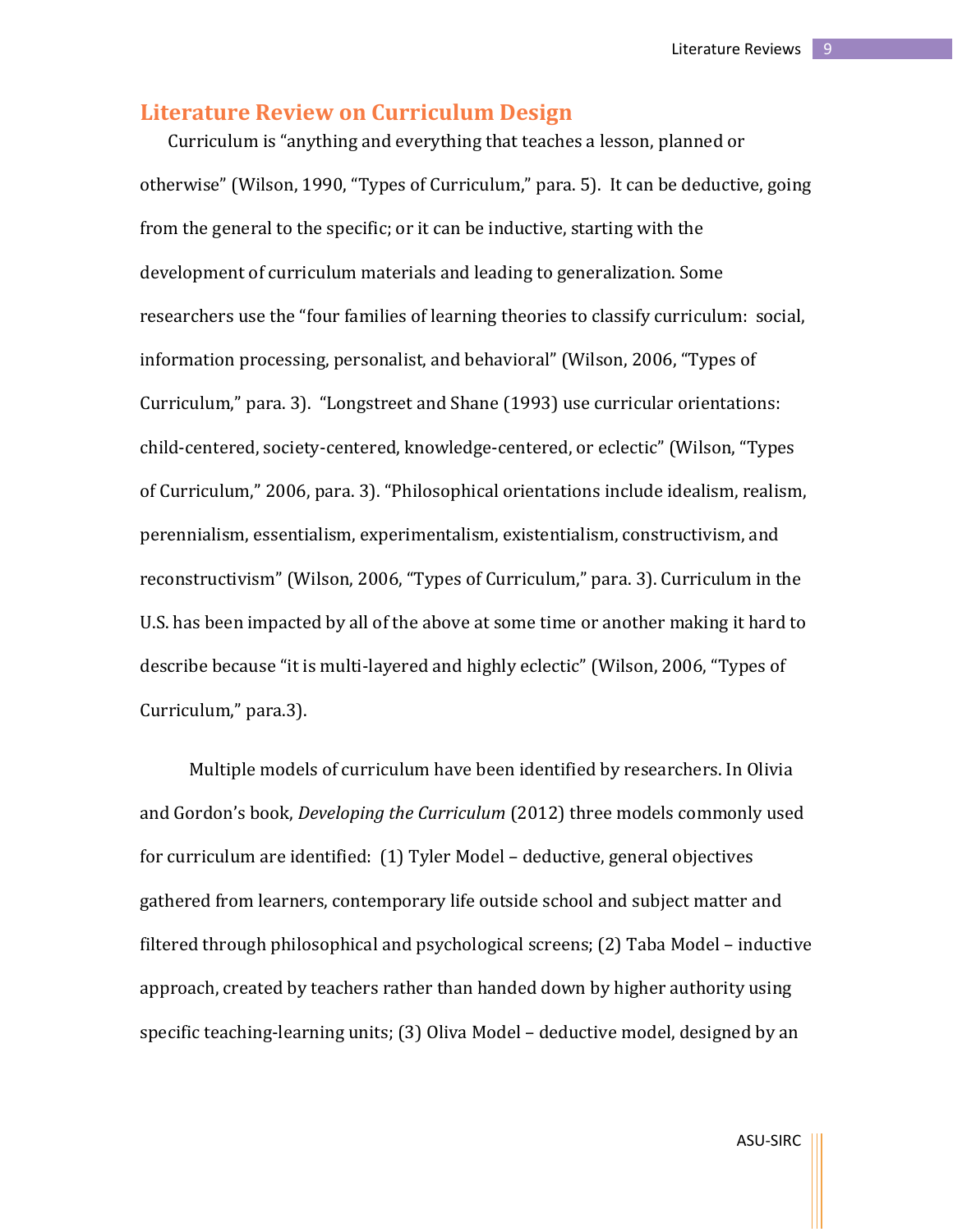entire faculty that recognizes the needs of students of its particular community with focus on interdisciplinary programs.

Additionally, Wilson (2006) describes eleven types of curricular models used in schools: (1) Overt, explicit or written curriculum – that which is written (found in a curriculum document, including texts, films, supportive teaching materials); (2) Societal curriculum - that which includes family, peer groups, neighborhoods, churches, organizations, mass media, and social media; (3) Hidden or covert curriculum – the kinds of learning children acquire from the structure or organizational design of schools as well as from behaviors and attitudes of teachers and administrators; (4) Null curriculum – that which is not taught, sending a message that it is not important; (5) Phantom curriculum – messages presented in and through any type of media; (6) Concomitant curriculum – what is taught or emphasized at home, including values, ethics, morals, based on family's preferences; (7) Rhetorical curriculum – ideas offered by policy makers, school officials, administrators, and professionals involved in updating content and pedagogy, often based on national and state reports; (8) Curriculum-in-use – the actual curriculum that is taught; (9) Received curriculum – what the students actually take out of the classroom, what they learn and remember; (10) Internal curriculum – processes, content, and knowledge combined with experiences and realities of the learner to create new knowledge; and (11) Electronic curriculum – what students learn through searching the Internet or using e-forms of communication (Wilson, 2006, "Types of Curriculum," para.6).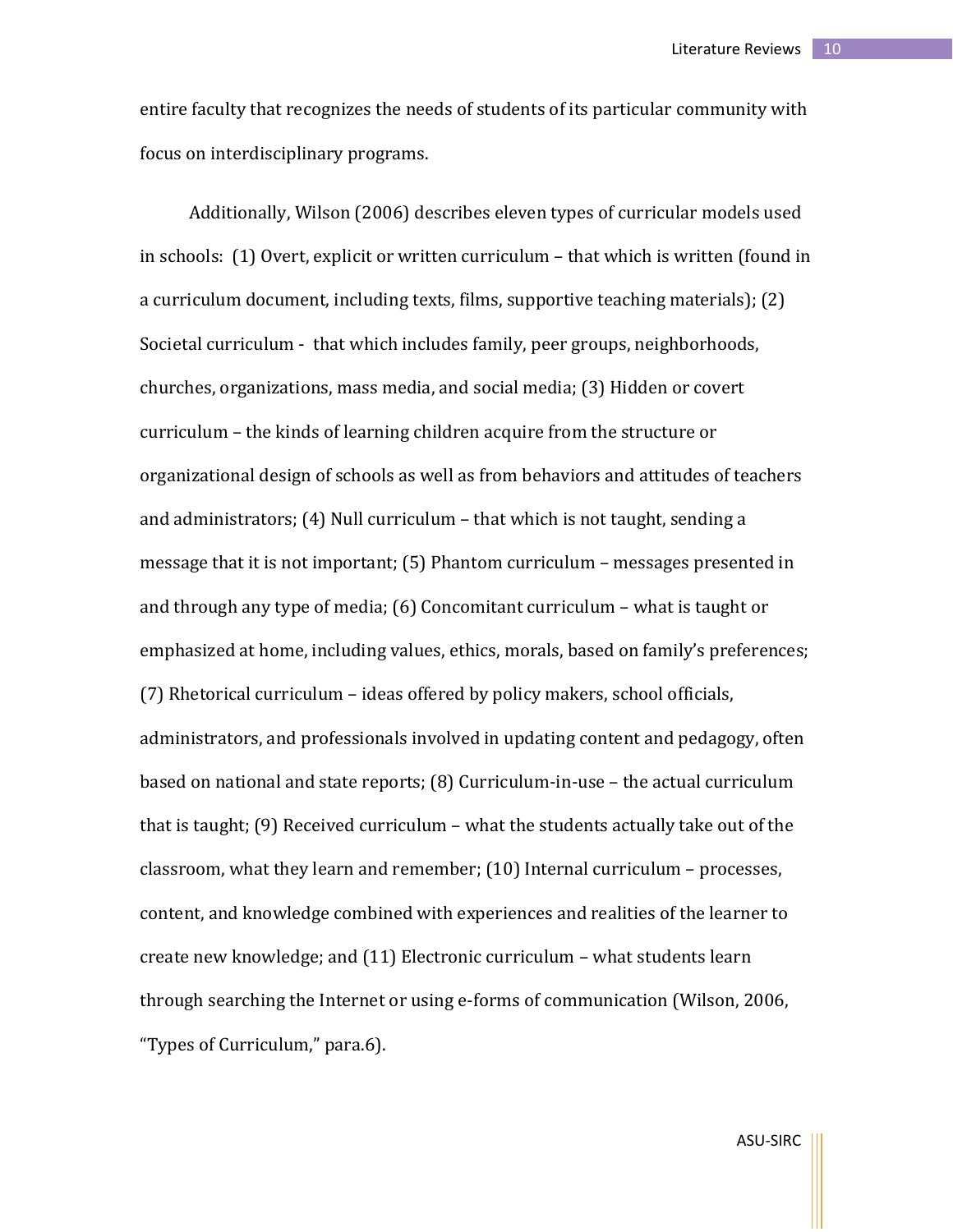# **Brain-based Learning and Learning Theory**

Adapted from the 2010 book, *How Learning Works: Seven Research-Based Principles for Smart Teaching*, the Eberly Center at Carnegie Mellon developed a list of foundational principles for effective learning. The first, *students' prior knowledge can help or hinder learning,* focuses on the notion that students come to courses with "knowledge, beliefs, and attitudes" that they have acquired in other courses and in their life experiences (Eberly Center, 2010, "Principles of Learning," para. 1). Their perspectives influence how they filter new learning. When students come with strong and accurate prior knowledge, they can more easily build on it; when their prior knowledge is weak, inaccurate, or non-existent, it can interfere with new learning. A second principle, *how students organize knowledge influences how they learn and apply what they know,* refers to how students make connections between pieces of knowledge (Eberly Center, 2010, "Principles of Learning," para. 2). Knowledge structures that are accurate and meaningfully organized help students retrieve and apply what they are learning appropriately; if students' organization patterns are random, it is more difficult for them to make connections between new and prior learning. The third principle is *students' motivation determines, directs, and sustains what they do to learn* (Eberly Center, 2010, "Principles of Learning," para.3). When students find value in what they are learning, expect to be able to accomplish the outcome successfully, and are supported positively in their environment, they become motivated to learn. *To develop mastery, students must acquire component skills, practice integrating them, and know when to apply what they have learned* is the fourth principle (Eberly Center, 2010, "Principles of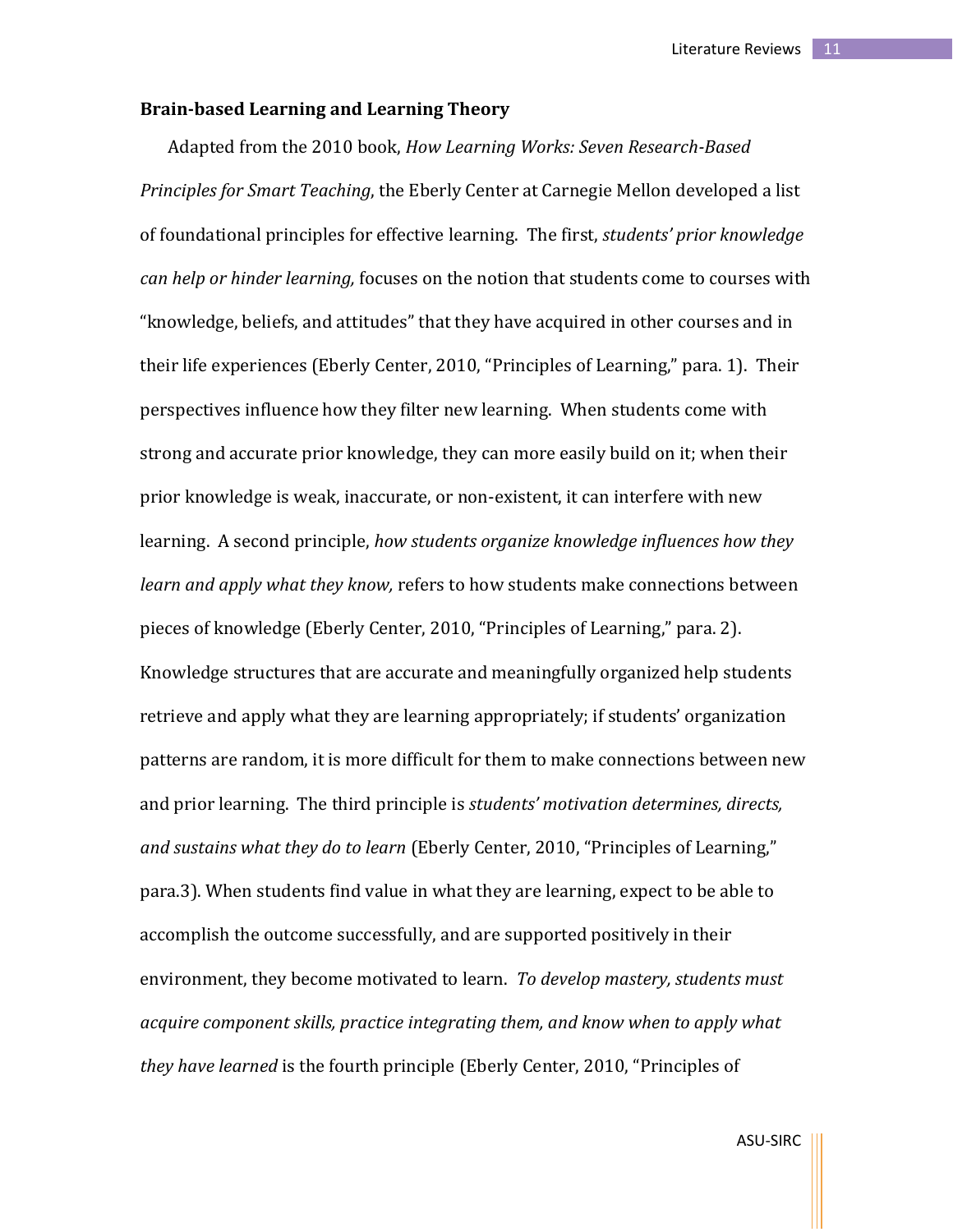Learning," para. 4). Students must know what the skills are, practice combining and integrating them to develop fluency and automaticity, and learn when and how to apply them. The fifth principle is *goal-directed practice coupled with targeted feedback enhances the quality of students' learning* (Eberly Center, 2010, "Principles of Learning," para. 5) When practice and feedback are aligned and focused on a specific goal or task, students are more likely to meet learning targets. A sixth principle, *students' current level of development interacts with the social, emotional, and intellectual climate of the course to impact learning,* recognizes developmental characteristics of students and highlights the role of the teacher in creating a positive learning climate that promotes learning (Eberly Center, 2010, "Principles of Learning," para. 6). The final principle, *to become self-directed learners, students must learn to monitor and adjust their approaches to learning,* refers to the metacognitive processes that learners engage in to monitor and control their learning (Eberly Center, 2010, "Principles of Learning," para. 7). These processes often have to be taught and practiced until they become ingrained as students work to improve their performance and effectiveness as learners (Ambrose et.al, 2010); Leinhardt, 1992).

# **Curriculum Development Process**

"Curriculum development is a complex process marked by divergent and convergent thinking processes" (Wilson, 2006, "The Instructional Design," para.1). In addition to identifying the philosophy(ies) and model(s) that will be used in curriculum design, there are three specific components to consider. The first is *content* – *what* knowledge, skills, processes, and attitudes will students learn and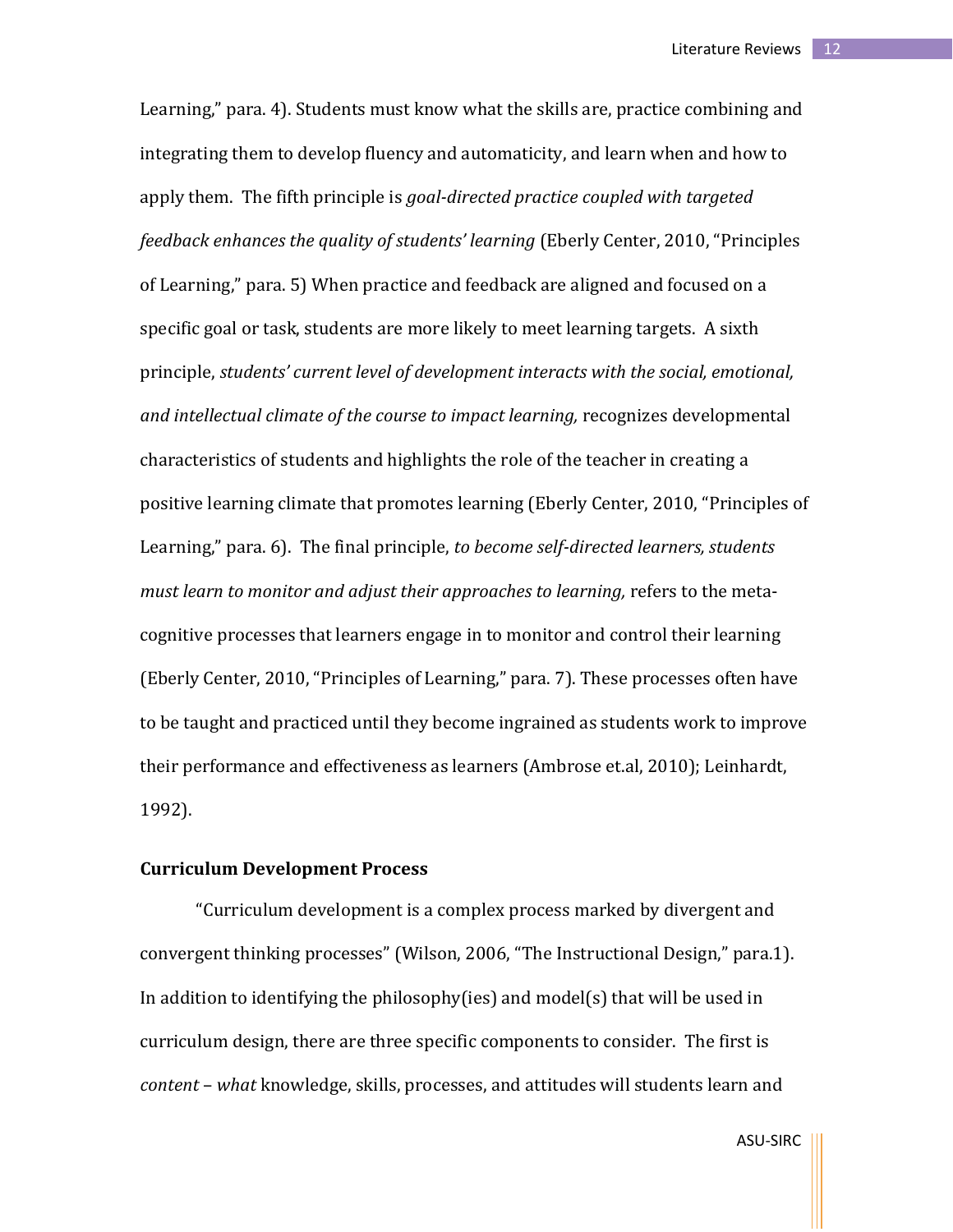develop? (Wilson, 2006). This encompasses aims, goals, and objectives as well as various taxonomies such as Bloom's (1964) revised for the cognitive domain, Krathwohl's (1964) for the affective domain, and Harrow's for the psychomotor domain. The second component is *organization – how* the curriculum is best laid out to be delivered, identifying minimal components for implementation and who should be involved in creating the tone of the curriculum or selecting the learning theories that drive it (Wilson, 2006). Curriculum assessment focuses on *evidence*  what students will do to demonstrate their learning. (Wilson, 2006). This aspect includes how best to assess, identifying data traditional tests and quizzes, performance tasks and projects, observations and dialogues, as well as students' self-assessments gathered over time) that indicates the curriculum is effective, who is responsible for collecting the data and determining how to use it to improve future curriculum development (Wilson, 2006).

For the past 20 years, the backward-by-design method of curriculum development espoused by Wiggins and McTighe (2005) has become very popular and is used across the nation by educators as a framework in crafting curriculum. It begins with a vision in mind of learners at the end of an educational experience. Curriculum developers engage in three stages during the process although they may move back and forth between stages: (1) they begin the process by determining what is "worthy and requiring of understanding;" (2) next they identify evidence of understanding and methods of gathering it; and (3) finally, they plan learning experiences and instruction to promote understanding, interest, and excellence (Wilson, 2006, "Creating Curriculum," para.3). It refocuses instructors on learning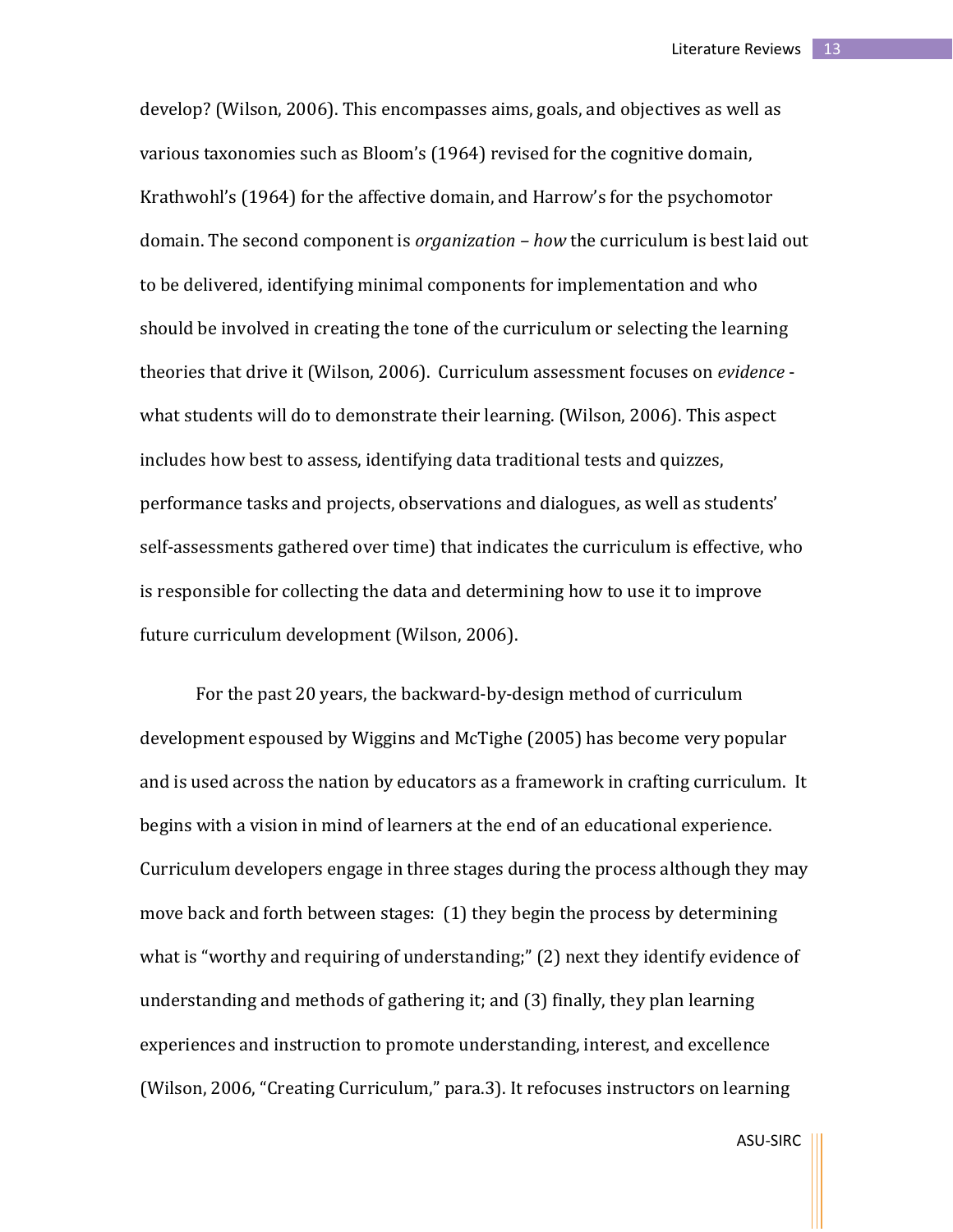first, not teaching; results instead of a content-driven design. Rather than using an activity-based or coverage-based-approach, curriculum designers using this model have to think about assessment first before deciding what and how they will teach.

# **Models of Teaching**

Models of teaching are "the ways in which learning environments and instructional experiences can be constructed, sequenced, or delivered" (Wilson, 2006, "Models of Teaching," para.1). There are hundreds of models that help educators to increase their teaching repertoires, reach more students effectively, provide curricular focus by matching learning outcomes to targeted learning populations, identify why some methods work with some learners and others do not, and modify or redesign teaching and instructional methods to better meet the needs of their students (Wilson, 2006; Joyce et al., 2014). The models provide "theoretical or instructional frameworks, patterns, or examples for any number of educational components" (i.e., curricula, teaching techniques, instructional groupings, and others), with some being discipline or student-population specific" (Wilson, 2006, "Models of Teaching," para.1).

A wide array of teaching systems, each based on a distinctive philosophical foundation or theory of learning with related pedagogical methodologies, is represented by these teaching models (Wilson, 2006). "Most models fit *loosely* into one of five families of educational psychology: social, information-processing, personal, behavioral, or constructivist" (Wilson, 2006, "Models of Teaching," para.4). While there is no one-size fits all model of teaching, no one particular model is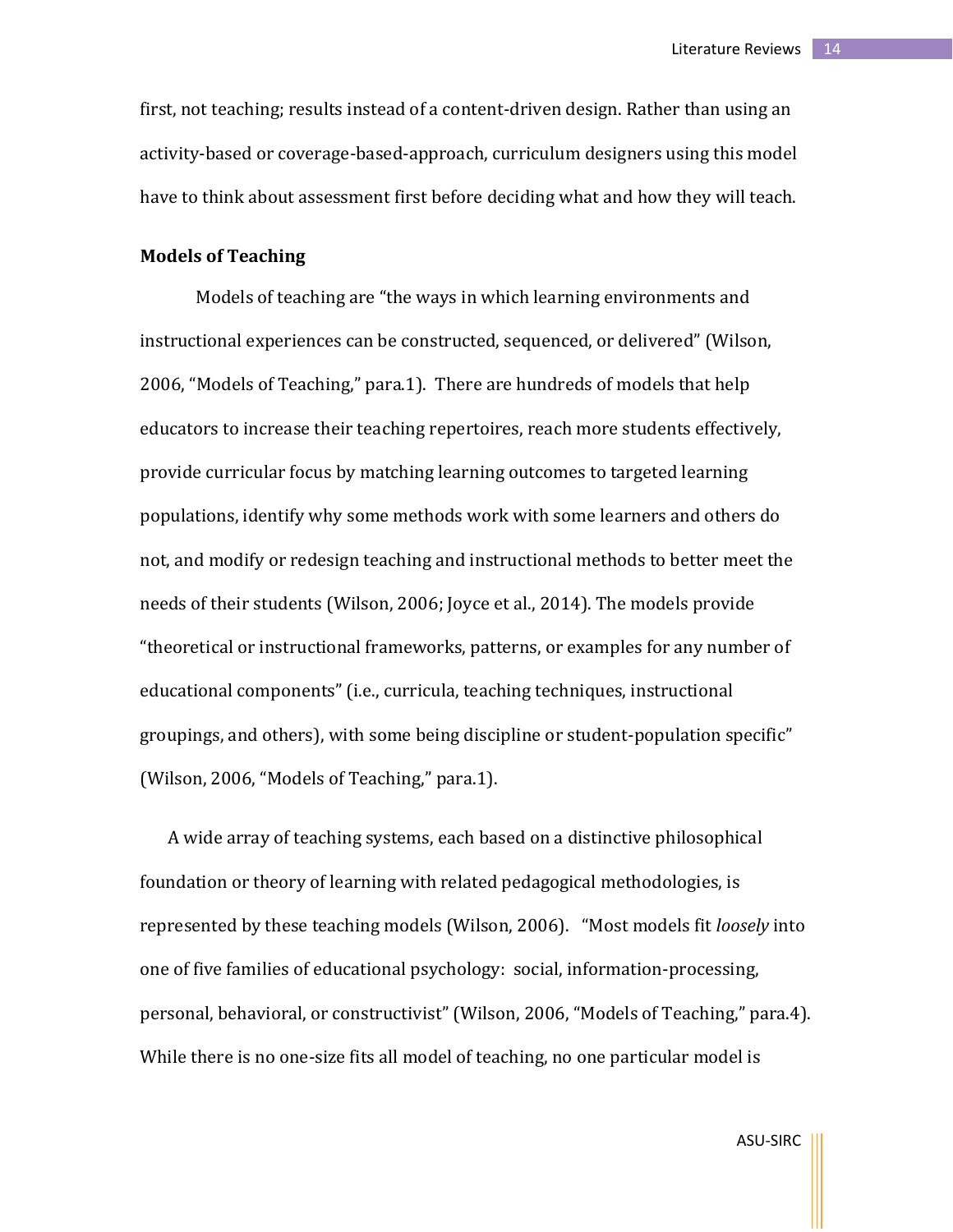appropriate for all instructional purposes either (Wilson, 2006). Teachers must examine and practice using multiple models in order to reach their students successfully. Cooperative learning, group investigation, jigsaw, laboratory method, role playing, and social inquiry are examples of models that fit the social learning category (Wilson, 2006). Examples from the information processing category include advance organizers, concept attainment, learning styles, multiple intelligences, inductive thinking/inquiry training, synectics, and Taba's inductive reasoning models (Wilson, 2006). Nondirective teaching, developing positive selfconcepts, relaxation and stress reduction, and selection, detection, connection model comprise the personal category of models of teaching (Wilson, 2006). Behavioral models are comprised of direct teaching, direct training, Hunter model, mastery learning, and self-control (Wilson, 2006). Constructivist models can be problem- or project-based models where learners construct their own understanding which is enhanced by social interaction, authentic learning tasks, and attention to connections between learners' prior knowledge and the new learning (Wilson, 2006). Holistic learning, Paideia, positive interdependence, problem solving, and Socratic Method are examples from this category (Wilson, 2006). Teaching models can be used in combination or as stand-alone formats for instructional delivery.

# **Making Instructional Decisions**

Teachers make hundreds of instructional decisions before, curing, and after a teaching event. They have to engage in a reflective process of asking and answering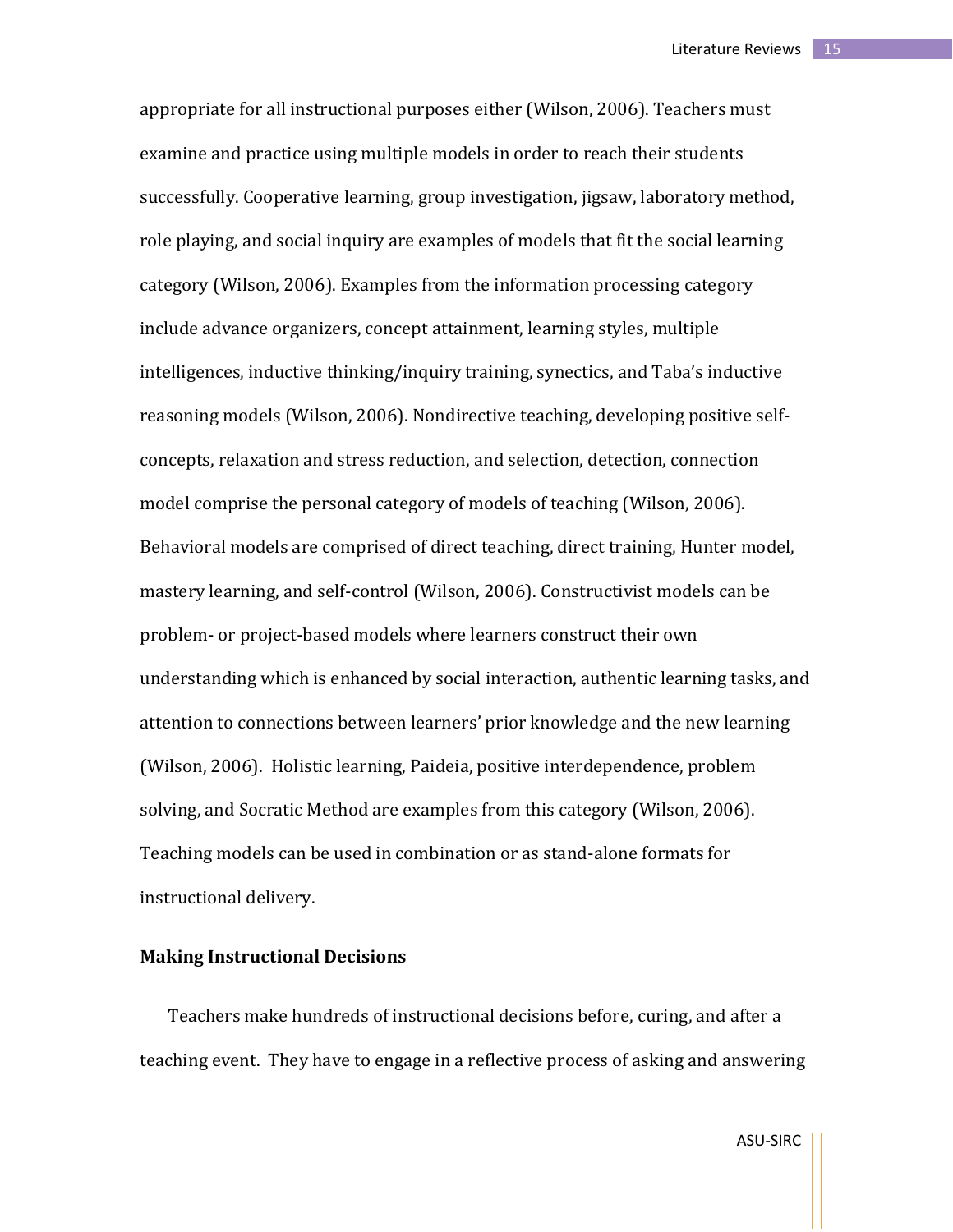questions about what they are doing to help students learn. Wilson notes four important considerations that require specific answers from teachers: (1) their end vision of the learner (what students will know, be able to do, understand, and the level of mastery); (2) the nature of the content and concepts they are responsible for teaching; (3) their own teaching style (what they are comfortable doing); and (4) knowledge of their students (learning styles, instructional preferences, educational, social, cultural backgrounds) (Wilson, 2006, "Making Instructional Decisions,", para.3). Teachers also need to think about the size of their class, time allotments, importance of the information or skill in the relation to the bigger picture of the curriculum, and availability of ancillary materials. (Wilson, 2006). Finally, teachers must choose the best methods of instructional delivery, selecting the appropriate model(s) of teaching to use (Wilson, 2006).

# **Student Engagement Principles**

Student engagement is a central aspect of effective teaching – no student engagement, no learning! When students come to a learning task, they think about and ask themselves questions that determine whether or not they participate. The first set of questions, "How do I feel? Am I interested?" is about attention, a shortterm phenomenon, ranging in a couple of seconds to a few minutes. (Marzano et al., 2011) The second set of questions, "Is this important? Can I do this?" deals with the student's perception of the course/task goals as related to his/her own personal goals and sense of self-efficacy. (Marzano et al., 2011) Affirmative answers to these questions activate engagement. The teachers' roles include asking themselves parallel questions: Do I have their attention? Are they engaged? Teachers can raise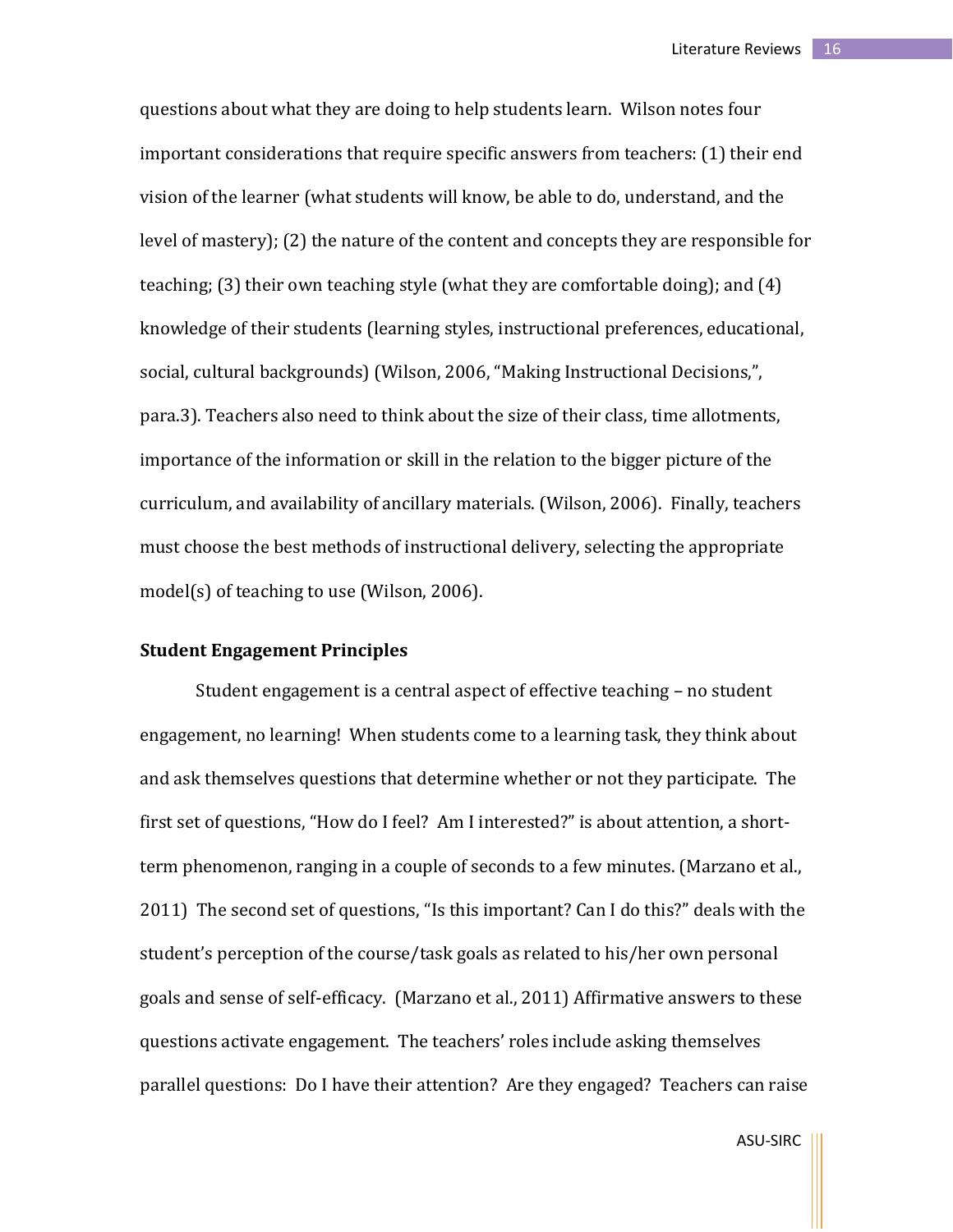the emotional tone of the class by showing interest, structuring game-like activities, providing unusual information, and using effective questioning strategies to garner students' attention. To help participants recognize the importance of the content and raise their sense of efficacy related to content, teachers can ask participants to clarify or justify their assertions, provide connections leading to real-world application, and/or use practice and roll plays where participants see themselves using the strategies and skills in the near future (Marzano et al., 2011).

# **Components of Effective Prevention Curricula**

Researchers conducted a meta-analysis across four domains (substance abuse, risky sexual behavior, school failure, and juvenile delinquency and violence) and identified and grouped characteristics of effective prevention program into three categories: (1) program characteristics; (2) program match to target population; and (3) implementation and evaluation (Nation et al., 2003). Under the first category, they noted that programs needed to be comprehensive (having multiple interventions addressing problem behaviors and multiple settings such as community, family, school, peer group); program curricula need to involve "interactive instruction and provide active, hands-on experiences," (Nation et al., 2003, p. 451); be of sufficient dosage (length, number of sessions, spacing of sessions, duration of whole program); be theory driven, looking at both etiological and intervention theories; and provide children opportunities to "develop strong, positive relationships consistent with positive outcomes" (Nation et al., 2003, p. 453). In the second category, interventions need to be appropriately timed, taking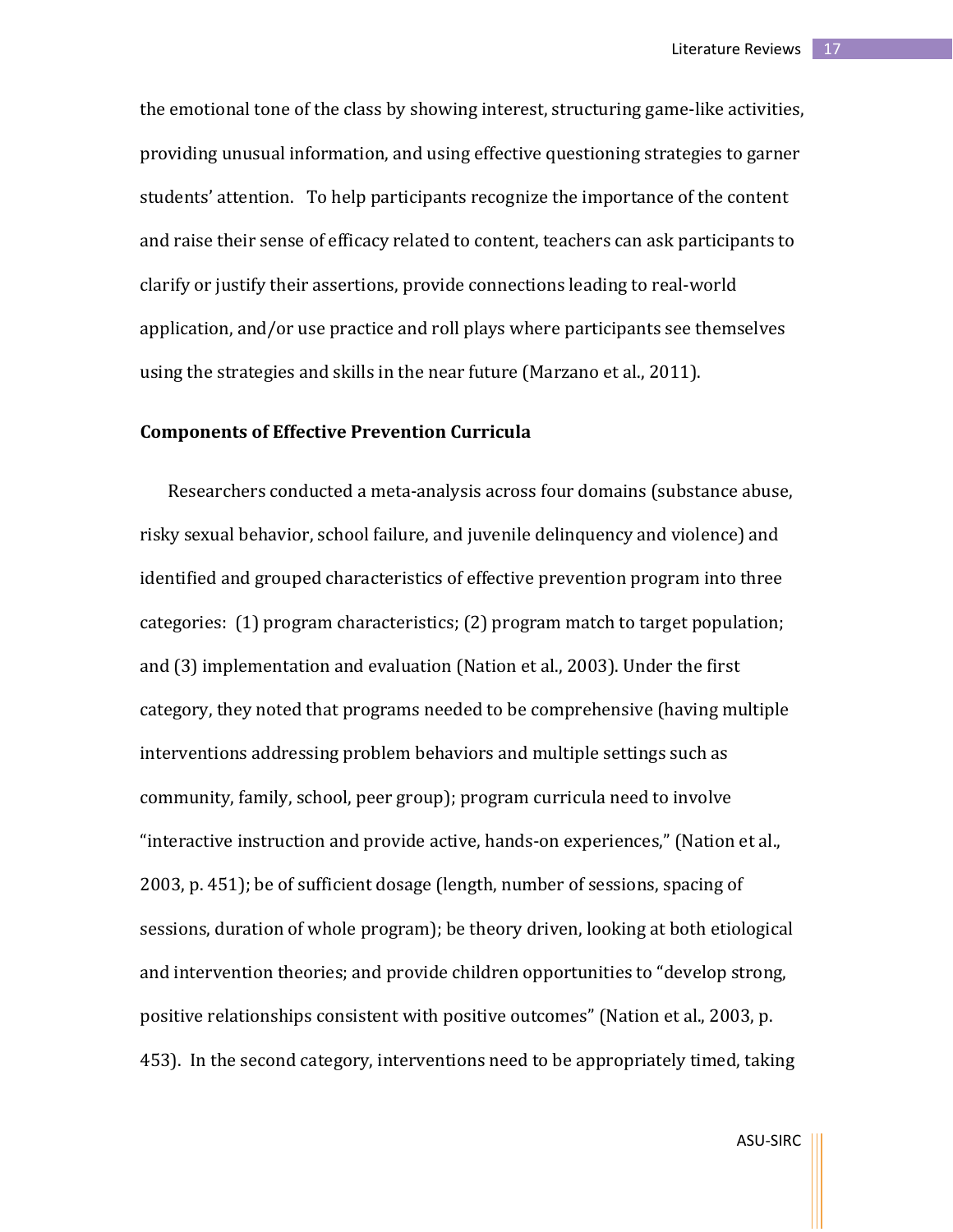place when they will have the most pact in a child's life, and they also need to be socioculturally relevant, focusing on the norms, values, and beliefs of the local community (Nation et al., 2003). Characteristics of effective programs in the third category include program evaluation which needs to be on-going to determine effectiveness and provide feedback to improve the quality of the intervention as well as having staff members who are competent and well-trained. These characteristics of effective programs can be used as guidelines for future prevention efforts.

Another factor that impacts prevention program effectiveness is teacher fidelity of implementation of curricula. In a study conducted by Ringwalt et al. (2003), the authors found that only about 15% of the teachers followed a guide closely while teaching a substance use prevention curriculum, while about 20% did not use a curriculum guide at all. Factors associated with adherence to the guide included teachers' beliefs concerning the effectiveness of the training they received and the curriculum, and the level of support they received from their administrator regarding the importance of the program. This has implications for prevention program implementer training and how programs are championed in a school or district if that is the setting for implementation.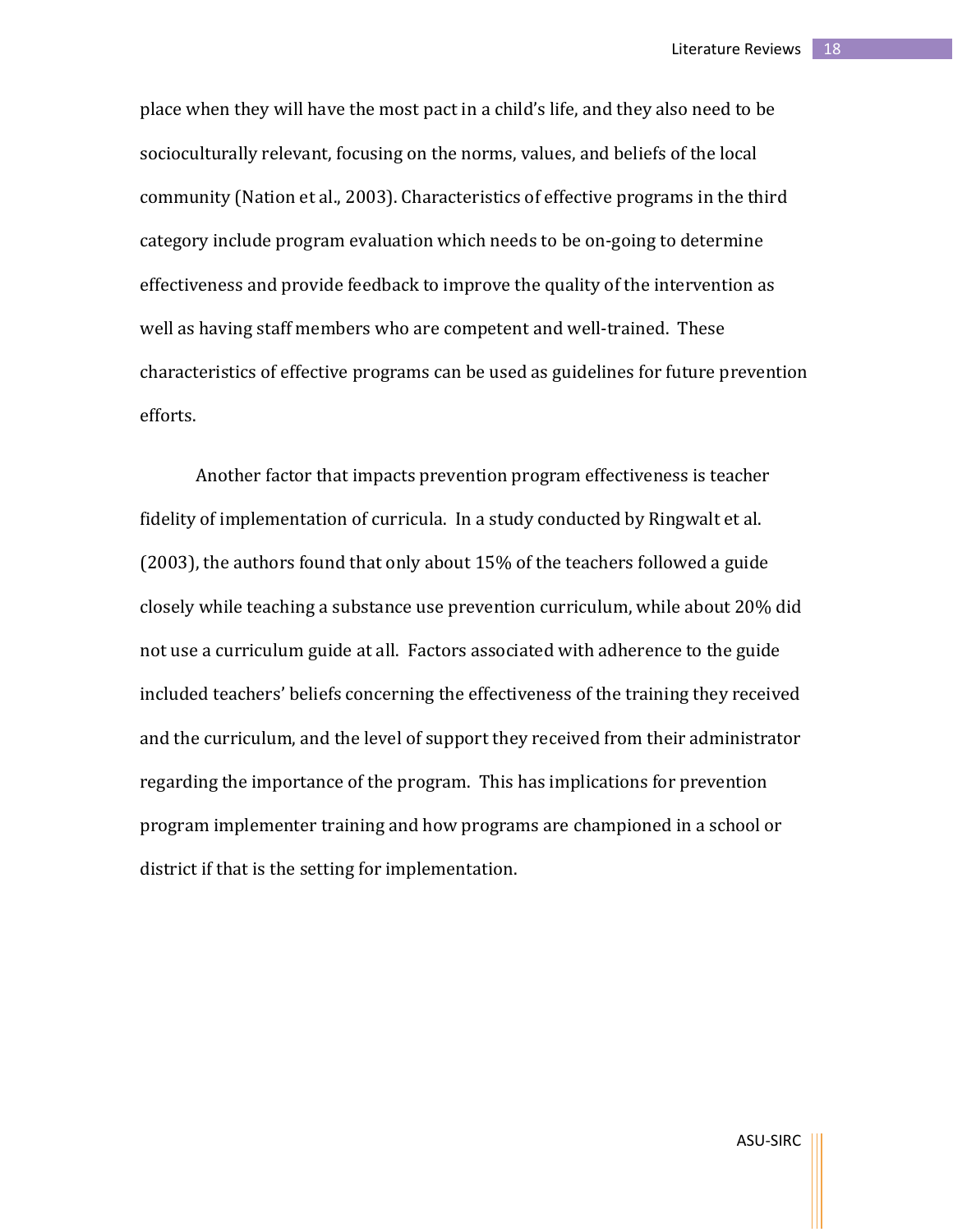#### References

- Ambrose, S. A., Bridges, M. W., DiPietro, M., Lovett, M. C., & Norman, M. K. (2010). *How learning works: Seven research-based principles for smart teaching*. John Wiley & Sons.
- Eberly Center for Teaching Excellence & Educational Innovation, Carnegie Mellon University (2015). Retrieved from <http://www.cmu.edu/teaching/principles/learning.html>
- Krathwohl, D. R., & Bloom, B. (1964). *Taxonomy of educational objectives*. David Mckay Company.
- Leinhardt, G. (1992). What research on learning tells us about teaching. *Educational Leadership.* Alexandria: Association for Supervision & Curriculum Development. 49(7), pp. 20-25.
- Longstreet, W.S. & Shane, H.G, (1993). Curriculum for the new millennium. Boston: Allyn and Bacon.
- Marzano, R., Pickering, D. J., w/ Heflebower, T. (2011). The Highly Engaged Classroom. Bloomington: Marzano Research Laboratory.
- Nation, M., Crusto, C., Wandersman, A., Kumpfer, K.L., Seybolt, D.,Morrissey-Kane, E., & Davino, K. (2003). What works in prevention: Principles of effective prevention programs. *American Psychologist.* 58(6/7). pp. 449-456.
- Oliva, P.F, & Gordon, W.R. (2012). Developing the curriculum,  $(8<sup>th</sup>$  edition). Retrieved from http://www.slideshare.net/GrigsbyB/developing-thecurriculum-chapter-5
- Ringwalt, C.L., Ennet, S., Johnson, R., Rohrbach, L.A., Simons-Rudolph, A., Vincus, A., & Thorne, J. (2003). Factors associated with fidelity to substance use prevention curriculum guides in the nation's middle schools. *Health Education & Behavior.*  30(3), pp. 375-391.
- Wiggins, G. and McTighe, J. (2005). Understanding by design. Association for Supervision & Curriculum Development (ASCD)

Wilson, L. O. (1990, 2004, 2006) Curriculum course packets ED 721 & 726, unpublished. Retrieved from<http://thesecondprinciple.com/>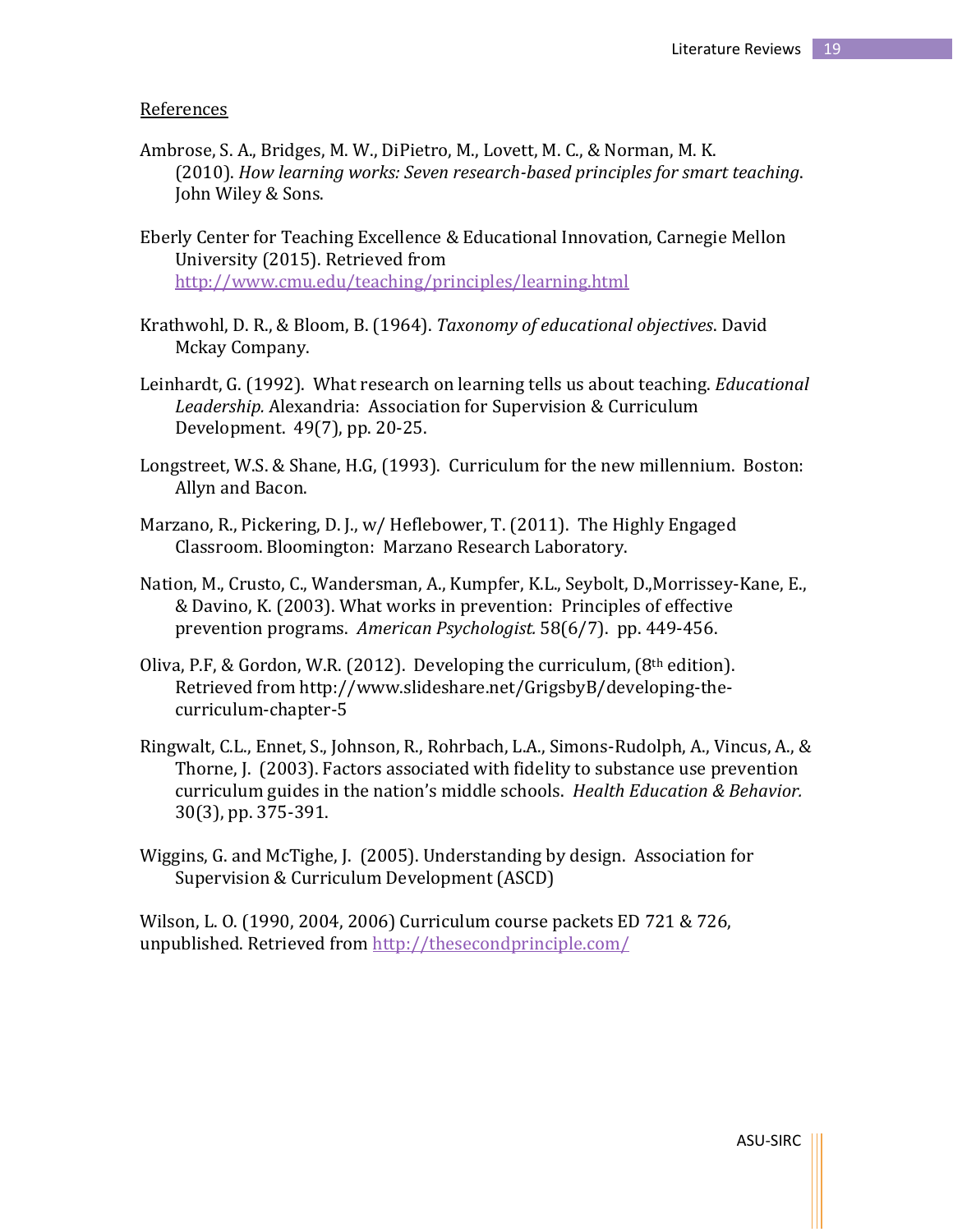# **Literature Review on Child Development**

There is a vast amount of research linking the importance of nurturing children from infancy through adolescent years in positive, supportive environments to ensure healthy growth and development. Parents are a child's first teacher and they have a significant role on their children's short-term and long-term learning outcomes. Children who receive responsive and consistent care early in life are more likely to develop secure attachments to their parents and/or caregivers. These positive relationships are crucial because they positively impact their children's social, emotional and cognitive development. Each stage of a child's life presents significant levels of development that require adult care and attention to ensure that children thrive and grow.

Early childhood years are generally thought of as those from birth to eight years of age. It is a period of rapid growth in all domains of development - physical, cognitive, social, and emotional. Between birth and three years of age, a child typically doubles in height and quadruples in weight and is developing gross and fine motor skills. He/she is also rapidly developing language skills so that by the age of five the child has a vocabulary of about 1500 words and is able to produce five seven word sentences. Children in this stage move from concrete understanding to some understanding of less concrete concepts like time. Between the ages of five and eight, they also begin to develop longer-lasting friendships and have a stronger sense of others (The Institute for Human Services for The Ohio Child Welfare Training Program, 2008).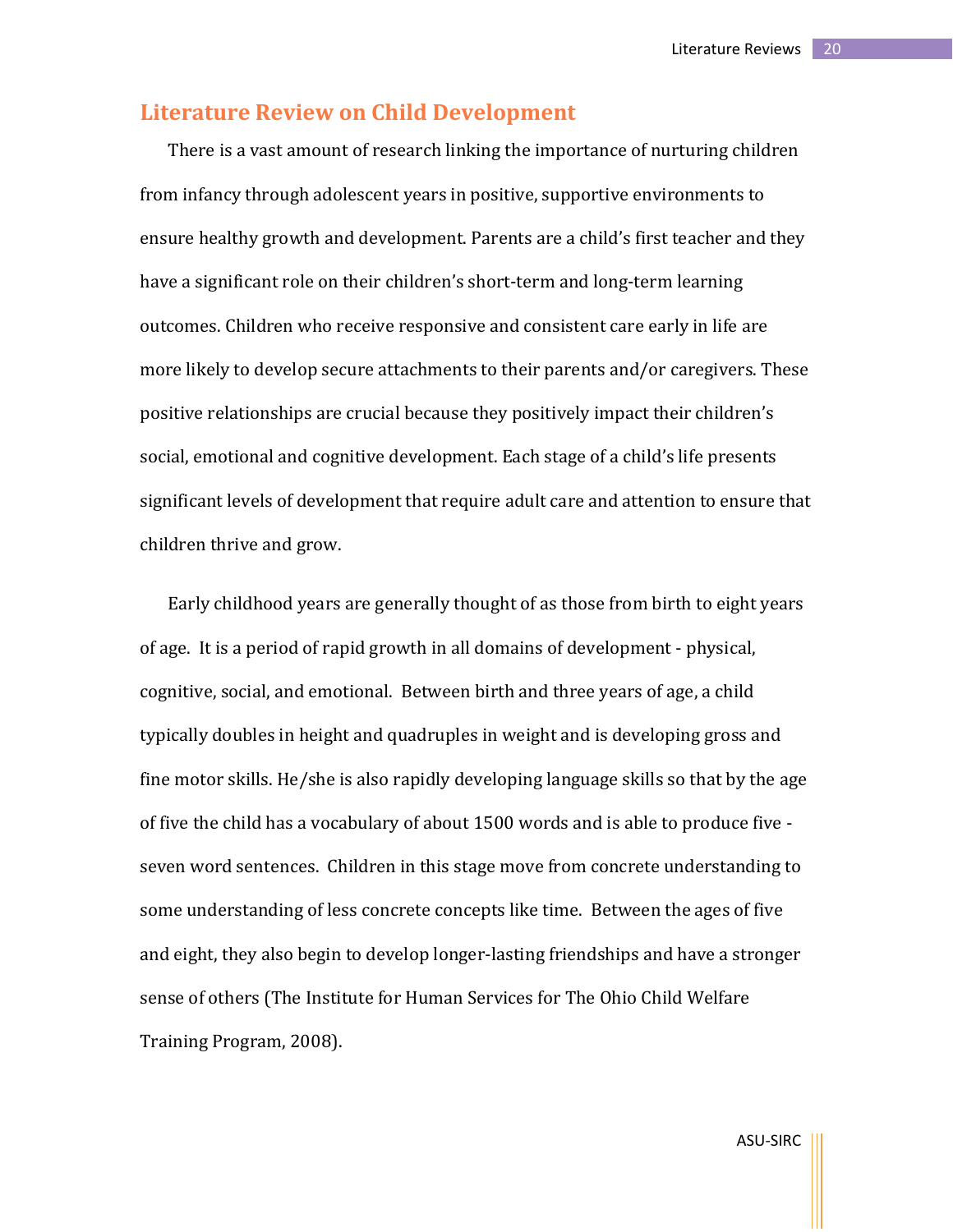Middle childhood years (eight to twelve) are characterized by slow and steady growth physically until the onset of puberty and slow and steady growth cognitively as young people develop reasoning skills. Children this age still require concrete learning activities while their understanding of abstract concepts increases. They gain competence in developing interpersonal and social relationships, especially with their peers, yet their families still have a strong influence on all aspects of their development. This is the time frame when best friends become important and influential in their social world (The Institute for Human Services for The Ohio Child Welfare Training Program, 2008).

Adolescence is the time frame from approximately twelve to twenty-one years of age, separated into categories of early, middle, and late adolescence. Physical growth, both height and weight, is accelerated and sexual maturity is complete. Youth in this phase of development gain the ability to grasp more abstract concepts and problems, including generating and testing hypotheses systematically, and to use executive functions such as organizing and decision-making with more thoughtfulness and success (American Academy of Child and Adolescent's Psychiatry Facts for Families, 2015; Spano, 2004; Steinberg, 2008; Teipel, 2005). Additionally, adolescence is a complex period for the formation of the brain's regulatory systems (Steinberg, 2008). Adolescents try on new roles as they rely less on family and more on their peer groups for direction in their search for identity and independence. They also experience mood swings and struggle emotionally with issues of self-esteem, often exhibiting contradictory behaviors. (The Institute for Human Services for the Ohio Child Welfare Training Program, 2008; Spano,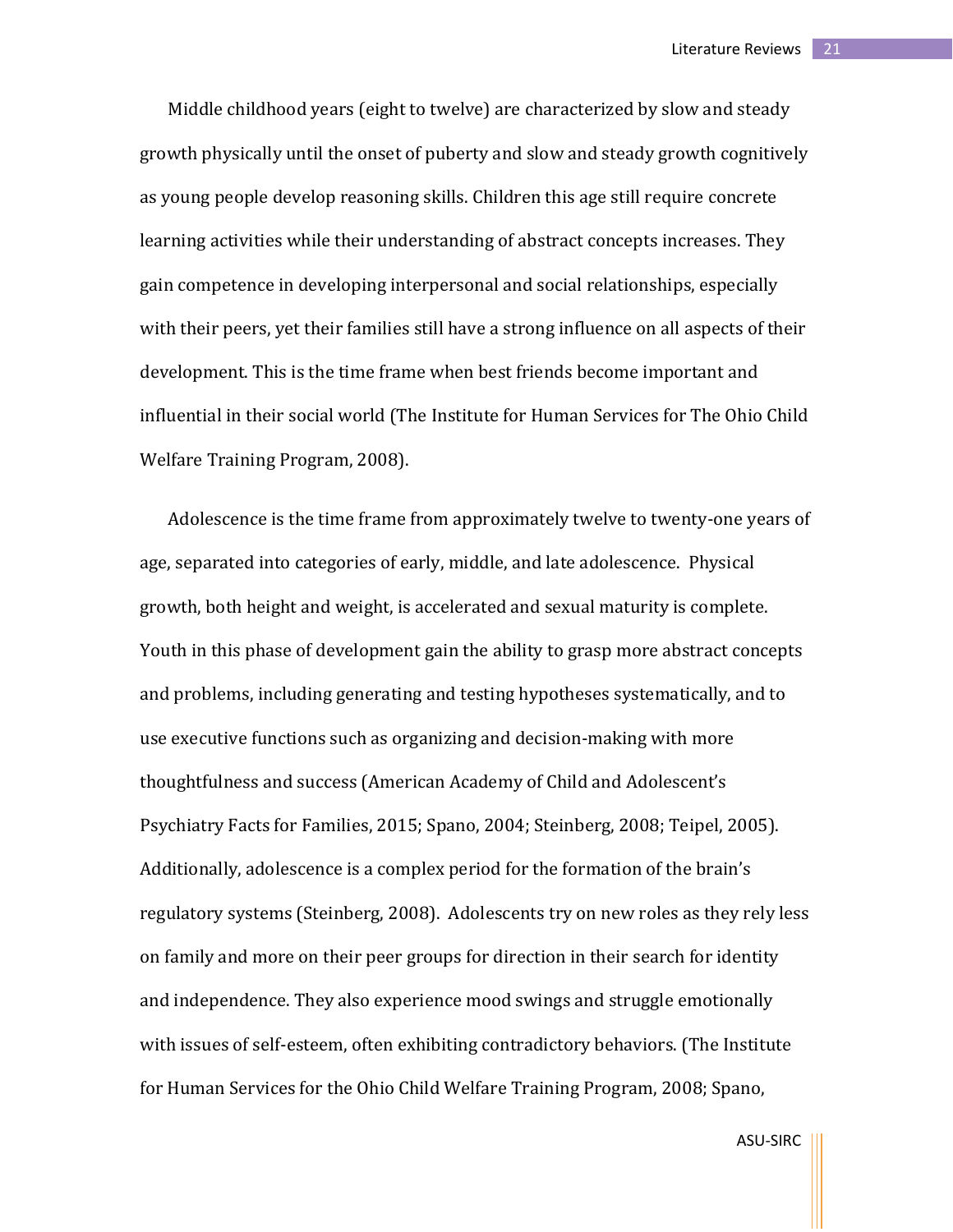2004; Yurgelun-Todd, 2007). Furthermore, the U.S. Department of Health and Human Services (2011) accounts for the paradox that exists among adolescents; although healthy, the changing brain of an adolescent creates risk factors that correlate with premature injury and death. "Rates of death by injury between ages 15 to 19 are about six times that of the rate between ages 10 and 14" (U.S. Department of Health and Human Services: National Institutes of Health, 2011).

A child will more likely be a successful, productive member of society if he or she grows up in a safe, stable and supportive environment with positive experiences. These beneficial experiences help produce healthy brain cells and chemical signatures essential for building a child's resiliency. Perry (2015 references six core strengths in building resiliency: (1) Attachment (2) Self-Regulation: (3) Affiliation: (4) Attunement: (5) Tolerance: understanding and accepting differences in others; and (6) Respect. It is essential these strengths are developed within a nurturing environment, among healthy relationships to ensure optimal capacity for future growth.

Unfortunately, when a child's world is "chaotic, threatening, and devoid of kind words and supportive relationships" (Perry, 2005, p 1), it can have long-term negative effects on his/her learning, behavior, physical and mental health. Due to the nature of their environment and experiences, a neglected or abused child is forced to respond to a stressful environment. These responses and behaviors are usually different than those developed in a resilient child. Perry claims that these experiences can disadvantage maltreated children unaccustomed to a structured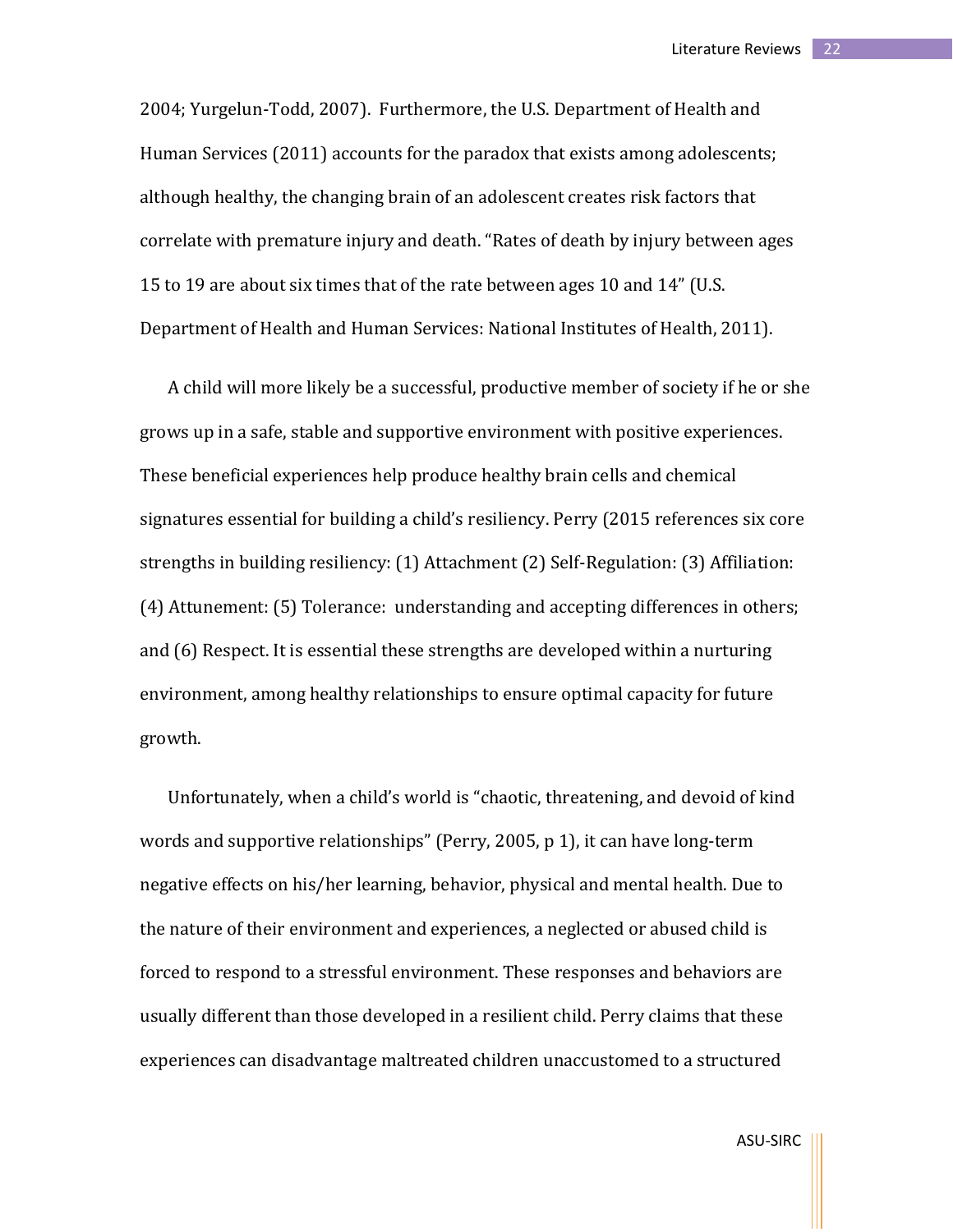classroom because they lack tools to manage the stress of school. "Resilient children are likely to stay calm when faced with a challenging task while vulnerable children will react with fear or terror" (Perry, 2005, p. 2-3).

Stress is a given in life; yet how a person responds to it is affected by its degree and the environment in which a person is raised. Three types of stress have been identified by researchers. When momentary increases in heart rate and hormonal levels occur this is called *positive* stress. A child might experience this when she is first left with a new caregiver or is given a shot by a doctor or nurse. When a child experiences something like the loss of a family member his body's "alert system" is activated significantly. If there is a responsive adult who provides the child with a sense of security and protection, this stress becomes *tolerable*, allowing the child's brain and other organs to recover from potentially harming effects. On the other hand, when a child is exposed to extreme poverty, physical or emotional abuse, or neglect without adequate intervention from adults, stress can be *toxic* leading to "stress-related diseases or deficits in learning and behavior across the lifespan" (Center on the Developing Child at Harvard University, 2014., p.9; Shonkoff et al., 2012).

From birth through late adolescence, genetics and environments play a crucial role in how a child develops cognitively, emotionally, and socially. Children who grow up in an environment supported by adults who provide nurturing, age appropriate experiences are most likely to become healthy, productive adults who repeat the cycle for their own children. Research indicates that exposure to toxic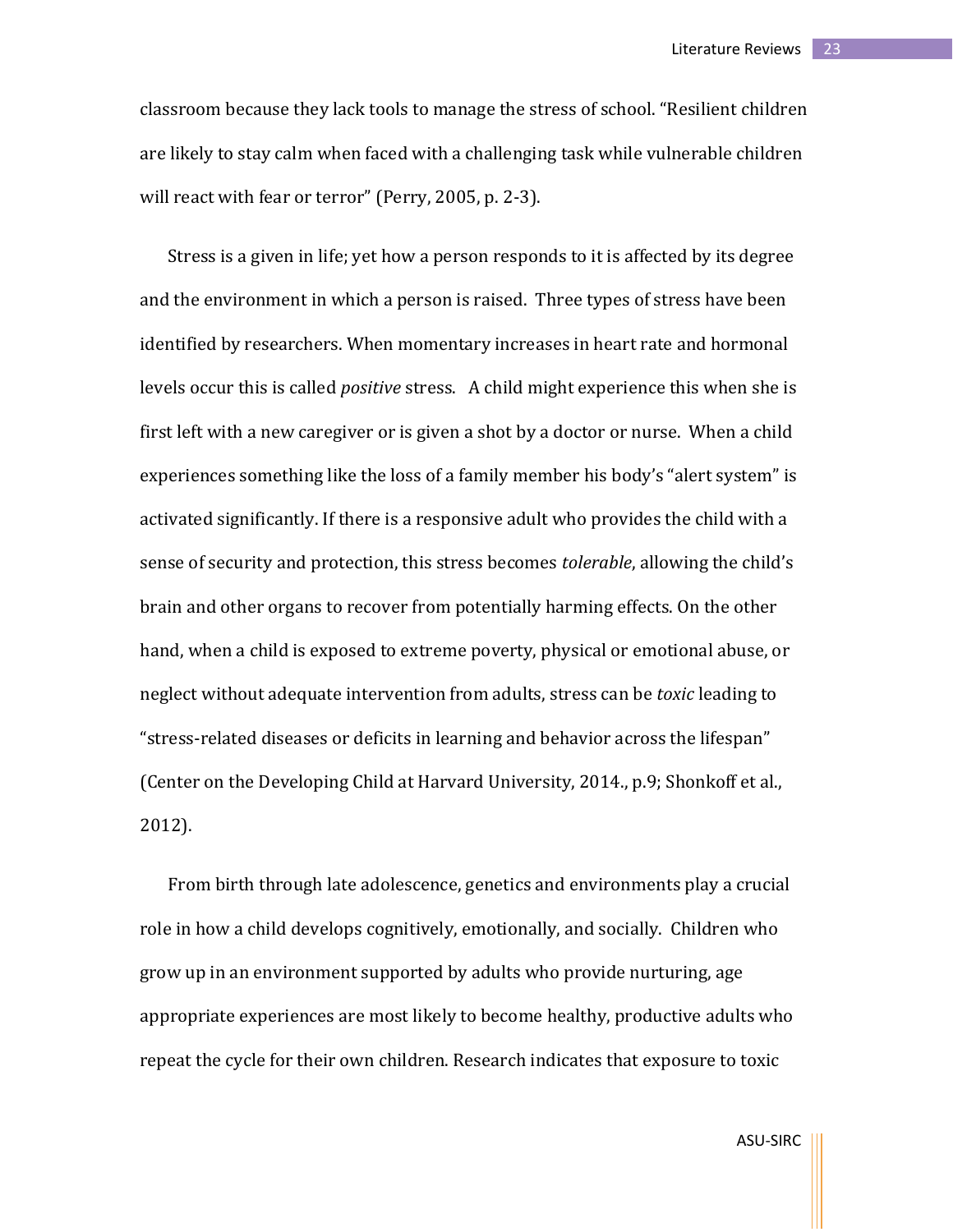stress disrupts healthy child development and can lead to permanent mental and physical illnesses that "increase the prevalence of unhealthy lifestyles that lead to widening health disparities" (Shonkoff et al., 2012, p. e243). These effects which produce burdensome lifelong costs to our society should be addressed earlier rather than later. "Brain plasticity and the ability to change behavior decrease over time, so getting things right the first time produces better outcomes and is less costly, to society and individuals, than trying to fix them later" (Center on the Developing Child at Harvard University, 2014, p.7; Child Welfare Gateway, 2015).

"Contrary to popular belief, severe neglect appears to be at least as great a threat to health and development as physical abuse—possibly even greater" (National Scientific Council, 2012, p.10). Although studies demonstrate that substantial neglect in early childhood may be more damaging to the developing construction of the brain than physical trauma as well as the most common reason for involving protective services, there is disproportionately less attention given to neglect over physical and sexual abuse (National Scientific Council, 2012). Thus despite advances in understanding adverse effects of neglect on child development, there is a critical need to further investigate current and future strategies. Thus it is important to understand the risk factors for behavior that can have serious consequences and how all these factors act in the context of a brain that is changing. "A breakdown in these reciprocal, serve and return interactions between adult caregivers and young children can be the result of a multitude of predisposing factors" (National Scientific Council, 2012, p.1). Children and adolescents who experience toxic stress are often at risk for long-term learning and behavioral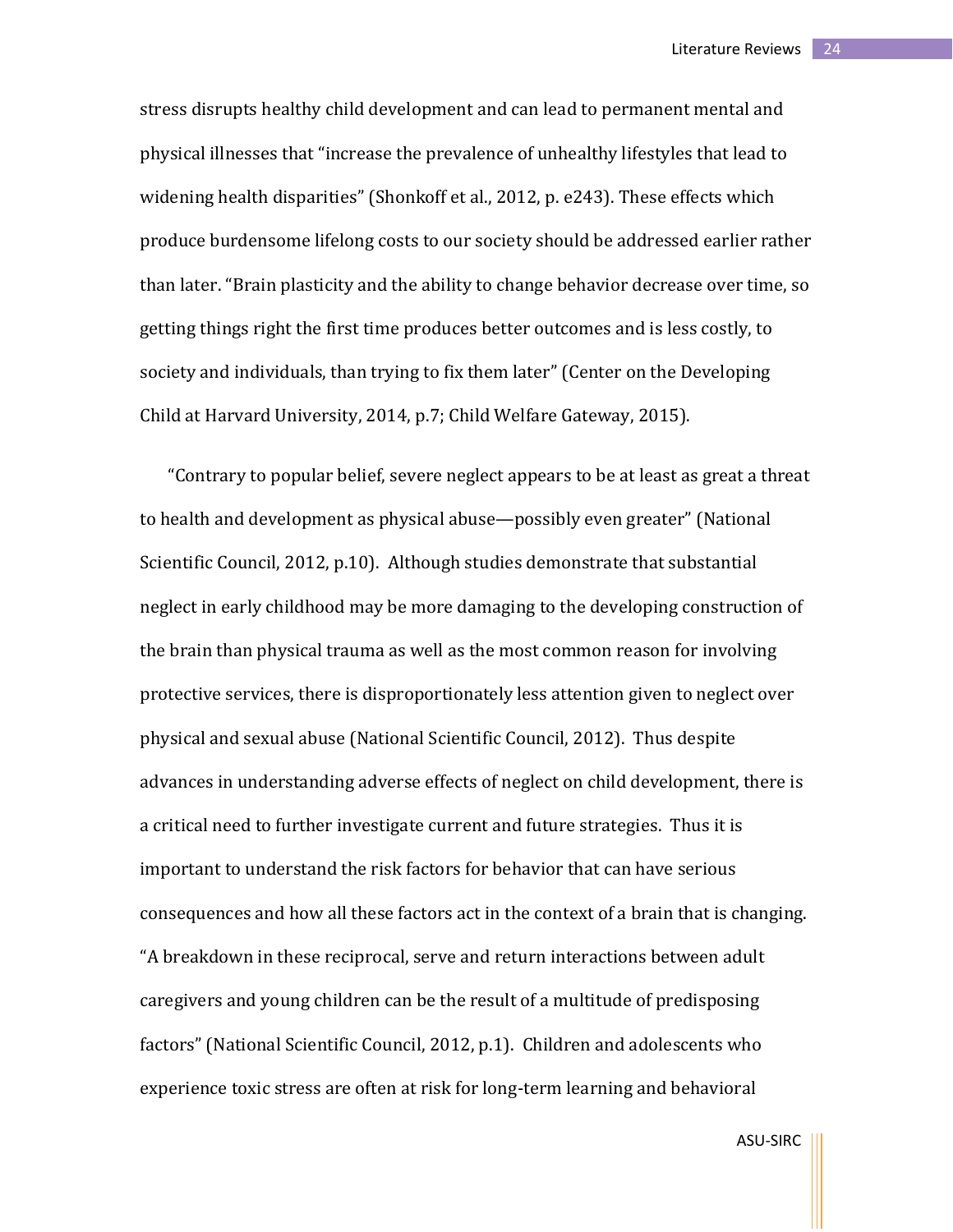problems as well as physical and mental health issues. As a person ages, the brain becomes less malleable resulting in decreased changes in behavior. Therefore, it is crucial that children are raised in a nurturing environment because it "produces better outcomes over time and is less costly, to society and individuals, than trying to fix them later" (National Scientific Council, 2012, p.7).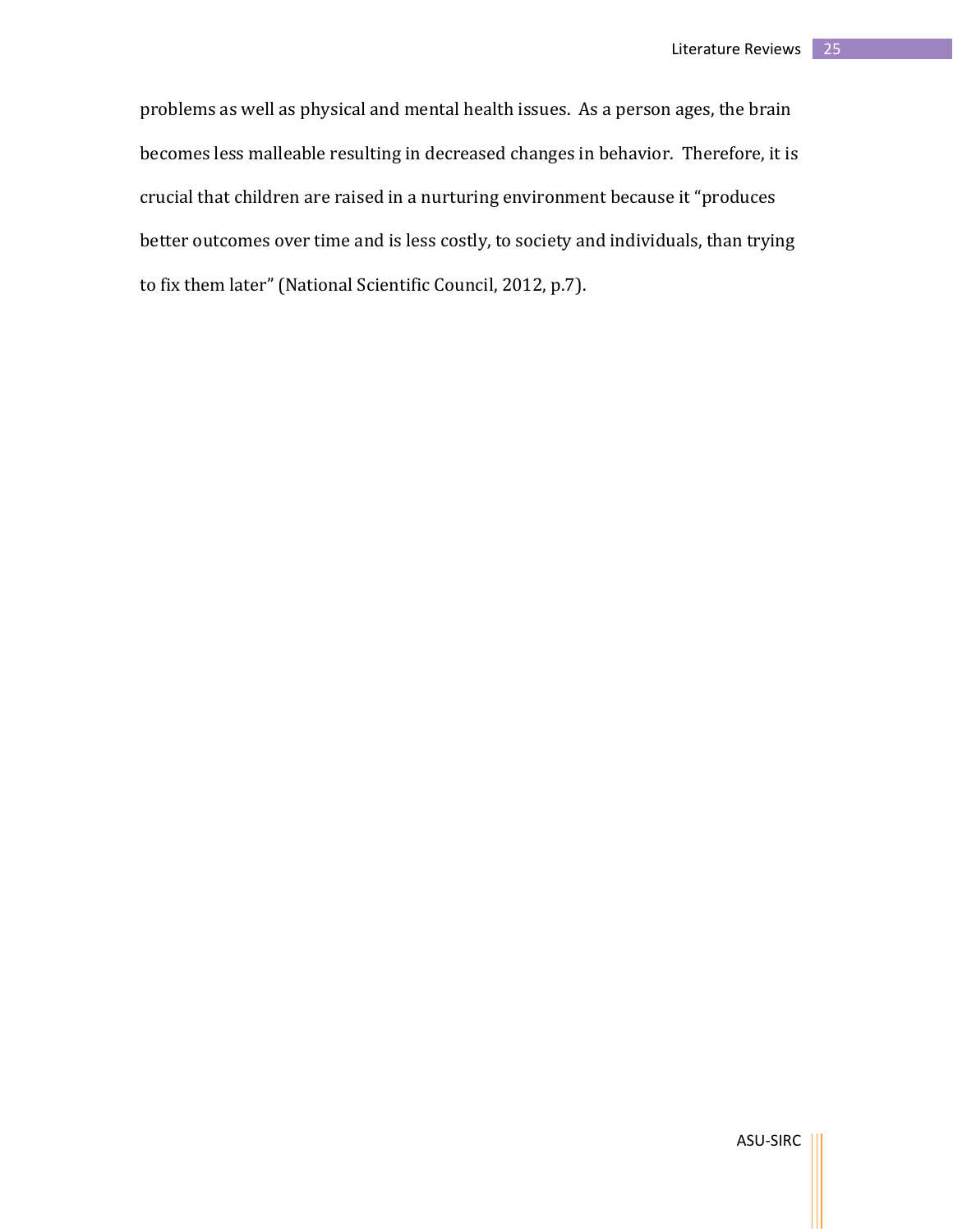#### References

- American Academy of Child & Adolescent Psychiatry (AACAP). (2015). Facts for families. Retrieved from http://www.aacap.org/AACAP/Families and Youth/Facts for Families/FFF-Guide/FFF-Guide-Home.aspx
- Center on the Developing Child at Harvard University (2014). *A Decade of Science Informing Policy: The Story of the National Scientific Council on the Developing Child*[. http://www.developingchild.net](http://www.developingchild.net/)
- Child Welfare Information Gateway. (2015). *Understanding the effects of maltreatment on brain development.* Washington, DC: U.S. Department of Health and Human Services, Children's Bureau. [https://www.childwelfare.gov](https://www.childwelfare.gov/)
- National Scientific Council on the Developing Child (2010). Early Experiences Can Alter Gene Expression and Affect Long-Term Development: Working Paper No. 10. http://www.developingchild.net
- Perry, B. D. (2005). Maltreatment and the developing child: How early childhood experience shapes child and culture. Margaret McCain lecture on September 23, 2004, Centre for Children and Families in the Justice System. National Scientific Council on the Developing Child. (2012). *The Science of Neglect: The Persistent Absence of Responsive Care Disrupts the Developing Brain: Working Paper 12*. [http://www.developingchild.harvard.ed](http://www.developingchild.harvard.ed/)
- The Institute for Human Services for the Ohio Child Welfare Training Program. Developmental Milestones Chart. Adapted from *The Field Guide to Child Welfare Volume III: Child Development and Child Welfare* by Rycus, J.S. & Hughes, R.C. Publisher: Child Welfare League of America Press, 1998
- Shonkoff, J. P., Garner, A. S., Siegel, B. S., Dobbins, M. I., Earls, M. F., McGuinn, L., ... & Wood, D. L. (2012). The lifelong effects of early childhood adversity and toxic stress. *Pediatrics*, *129*(1), e232-e246.
- Spano, S. (2004). Stages of adolescent development: Research FACTS and findings. *ACT for Youth: Upstate Center of Excellence, Cornell University. Retrieved June 2016*.Steinberg, L. (2008). A social neuroscience perspective on adolescent risk-taking. *Developmental Review*. 28 (1), 78-106.
- Teipel, K. (2005). Adolescent Development Quick Reference Chart (University of Minnesota from Healthy Youth Development Research Center, 7(1), p.1;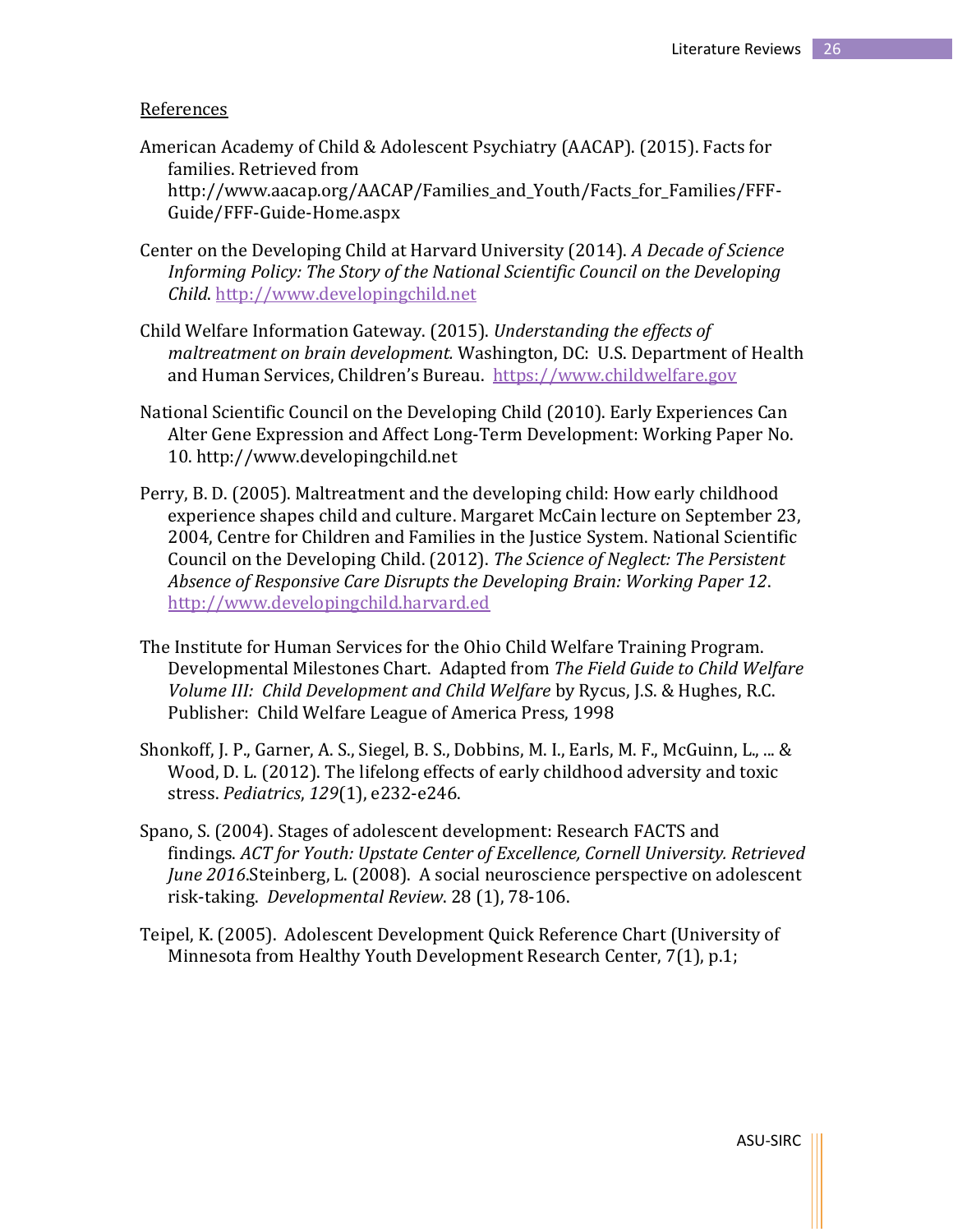- U.S. Department of Health and Human Services; National Institutes of Health; National Institute of Mental Health. (2011). The Teen Brain: Still Under Construction NIH Publication No. 11-4929 http://www.nimh.nih.gov/health/publications/the-teenbrain-still-under-construction/index.shtml
- Yurgelun-Todd, D. (2007). Emotional and cognitive changes during adolescence. *Current opinion in neurobiology*, *17*(2), 251-257.